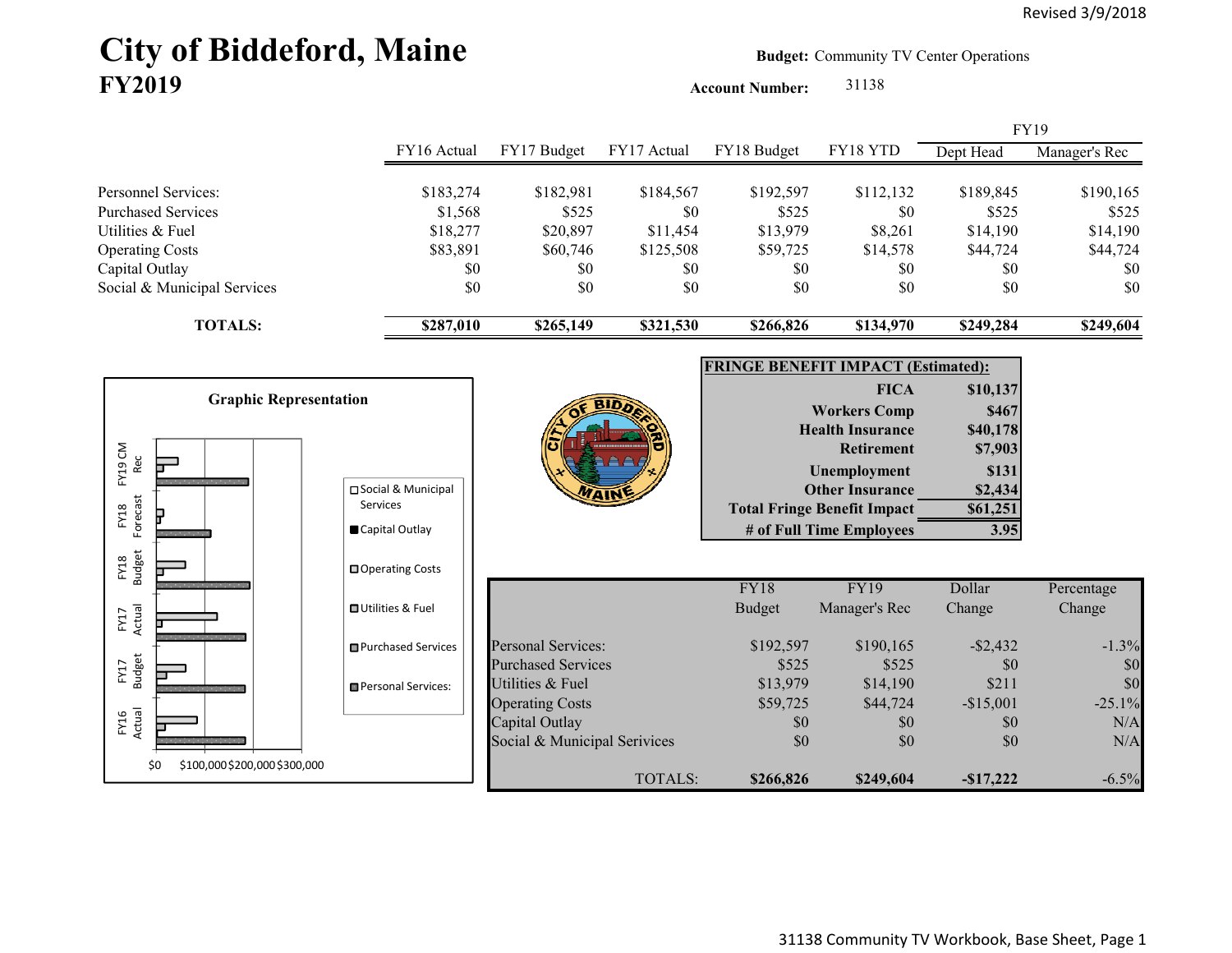#### Personnel Services

| Account                   |                                   | <b>FY16</b> | <b>FY17</b>   | <b>FY17</b> | <b>FY18</b> | <b>FY18</b>  | <b>FY19</b> |           |
|---------------------------|-----------------------------------|-------------|---------------|-------------|-------------|--------------|-------------|-----------|
| Number                    | Description                       | Actual      | <b>Budget</b> | Actual      | Budget      | YTD 02/28/18 | Dept Head   | Mgr's Rec |
|                           |                                   |             |               |             |             |              |             |           |
|                           | 60101 Dept Manager Salary Exp     | \$55,635    | \$56,396      | \$57,997    | \$0         | \$37,491     | \$0         | \$0       |
|                           | 60102 Mid Mgmt Hrly Employee Wa   | \$0         | \$0           | \$0         | \$57,006    | \$0          | \$57,900    | \$57,900  |
|                           | 60105 F-T Employee Wage Exp       | \$61,265    | \$61,341      | \$62,197    | \$63,072    | \$41,592     | \$64,233    | \$64,233  |
|                           | 60106 P-T Employee Wage Exp       | \$10,618    | \$6,124       | \$5,912     | \$8,640     | \$2,014      | \$8,320     | \$8,640   |
|                           | 60111 Overtime Wage Expense       | \$0         | \$0           | \$0         | \$0         | \$0          | \$0         | \$0       |
|                           | 60201 FICA/Medicare-ER Share Exp  | \$9,237     | \$9,620       | \$8,859     | \$9,978     | \$4,608      | \$10,137    | \$10,137  |
|                           | 60202 MPERS-Employer Share Exp    | \$5,460     | \$5,483       | \$5,910     | \$6,055     | \$3,339      | \$6,166     | \$6,166   |
|                           | 60203 457 Plan-Employer Share Exp | \$0         | \$1,692       | \$0         | \$1,710     | \$0          | \$0         | \$0       |
|                           | 60210 HPHC Ins Employer Share Ex  | \$40,215    | \$39,763      | \$41,174    | \$43,247    | \$21,768     | \$40,178    | \$40,178  |
|                           | 60212 S-T Disability ER Share Exp | \$101       | \$116         | \$110       | \$116       | \$57         | \$116       | \$116     |
|                           | 60213 L-T Disability ER Share Exp | \$322       | \$357         | \$376       | \$363       | \$200        | \$369       | \$369     |
|                           | 60216 Delta Dental ER Share       | \$0         | \$0           | \$0         | \$0         | \$0          | \$0         | \$0       |
|                           | 60217 RHSA Plan ER Share          | \$0         | \$1,560       | \$1,553     | \$1,950     | \$1,005      | \$1,958     | \$1,958   |
|                           | 60256 Dues/Memberships Expense    | \$0         | \$50          | \$0         | \$0         | \$0          | \$0         | \$0       |
|                           | 60370 Workers Comp Insurance Exp  | \$422       | \$479         | \$479       | \$460       | \$59         | \$467       | \$467     |
|                           |                                   |             |               |             |             |              |             |           |
| Totals                    |                                   | \$183,274   | \$182,981     | \$184,567   | \$192,597   | \$112,132    | \$189,845   | \$190,165 |
| <b>Purchased Services</b> |                                   |             |               |             |             |              |             |           |
| Account                   |                                   | <b>FY16</b> | <b>FY17</b>   | <b>FY17</b> | <b>FY18</b> | <b>FY18</b>  | FY19        |           |
| Number                    | Description                       | Actual      | <b>Budget</b> | Actual      | Budget      | YTD 02/28/18 | Dept Head   | Mgr's Rec |
|                           |                                   |             |               |             |             |              |             |           |
|                           | 60301 Legal Services Expense      | \$296       | \$500         | \$0         | \$500       | \$0          | \$500       | \$500     |
|                           | 60320 Advertising                 | \$360       | \$0           | \$0         | \$0         | \$0          | \$0         | \$0       |
|                           | 60325 Postage/Shipping Expense    | \$0         | \$25          | \$0         | \$25        | \$0          | \$25        | \$25      |
|                           | 60330 Equipment Rent/Lease Exp    | \$912       | \$0           | \$0         | \$0         | \$0          | \$0         | \$0       |
| Totals                    |                                   | \$1,568     | \$525         | \$0         | \$525       | \$0          | \$525       | \$525     |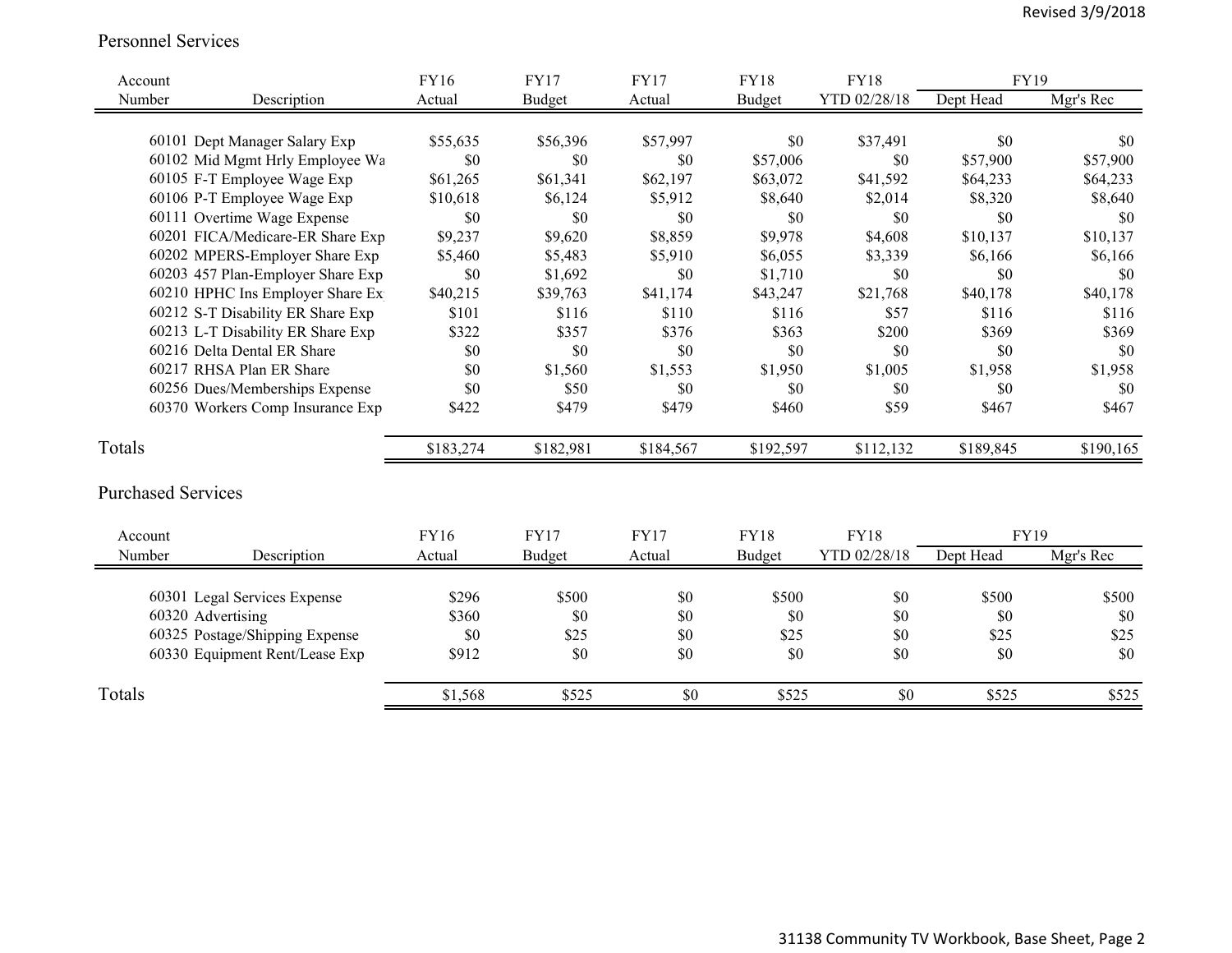#### Utilities & Fuel

| Account |                                   | FY16        | <b>FY17</b> | <b>FY17</b> | <b>FY18</b> | <b>FY18</b>  | FY19      |           |
|---------|-----------------------------------|-------------|-------------|-------------|-------------|--------------|-----------|-----------|
| Number  | Description                       | Actual      | Budget      | Actual      | Budget      | YTD 02/28/18 | Dept Head | Mgr's Rec |
|         |                                   |             |             |             |             |              |           |           |
|         | 60400 Electricity Expense         | \$2,828     | \$3,120     | \$2,650     | \$3,120     | \$1,599      | \$3,120   | \$3,120   |
|         | 60401 Water Expense               | \$276       | \$276       | \$263       | \$384       | \$124        | \$456     | \$456     |
|         | 60402 Phone/Celular/Paging Exp    | \$1,672     | \$2,352     | \$1,270     | \$2,232     | \$1,328      | \$2,304   | \$2,304   |
|         | 60404 Sewer User Fee Expense      | \$0         | \$500       | \$0         | \$500       | \$0          | \$480     | \$480     |
|         | 60405 Heating Fuel Expense        | \$2,287     | \$3,483     | \$3,166     | \$3,483     | \$2,463      | \$3,570   | \$3,570   |
|         | 60406 Fiber/Internet Expense      | \$11,215    | \$11,166    | \$4,105     | \$4,260     | \$2,747      | \$4,260   | \$4,260   |
| Totals  |                                   | \$18,277    | \$20,897    | \$11,454    | \$13,979    | \$8,261      | \$14,190  | \$14,190  |
| Account | <b>Other Operating Costs</b>      | <b>FY16</b> | <b>FY17</b> | <b>FY17</b> | <b>FY18</b> | <b>FY18</b>  | FY19      |           |
| Number  | Description                       | Actual      | Budget      | Actual      | Budget      | YTD 02/28/18 | Dept Head | Mgr's Rec |
|         |                                   |             |             |             |             |              |           |           |
|         | 60450 Building Repair/Maint Exp   | \$6,694     | \$7,371     | \$3,822     | \$6,485     | \$1,394      | \$6,485   | \$6,485   |
|         | 60500 Admin/Office Supp/Eqt Non-C | \$902       | \$500       | \$17        | \$200       | \$0          | \$200     | \$200     |
|         | 60501 Operating Supp/Eqt Non-Cap  | \$5,071     | \$5,000     | \$1,438     | \$4,500     | \$487        | \$4,500   | \$4,500   |
|         | 60509 Cleaning Supplies Expense   | \$0         | \$0         | \$0         | \$360       | \$0          | \$360     | \$360     |
|         | 60752 Note/BAN Principal Expense  | \$59,500    | \$36,178    | \$106,934   | \$32,920    | \$2,697      | \$18,277  | \$18,277  |
|         | 60753 Note/BAN Interest Expense   | \$10,129    | \$8,597     | \$10,297    | \$5,260     | \$0          | \$4,903   | \$4,903   |
|         | 60797 Miscellaneous Expense       | \$395       | \$100       | \$0         | \$0         | \$0          | \$0       | \$0       |
|         | 60799 Transfer Out to Other Funds | \$1,200     | \$3,000     | \$3,000     | \$10,000    | \$10,000     | \$10,000  | \$10,000  |
| Totals  |                                   | \$83,891    | \$60,746    | \$125,508   | \$59,725    | \$14,578     | \$44,724  | \$44,724  |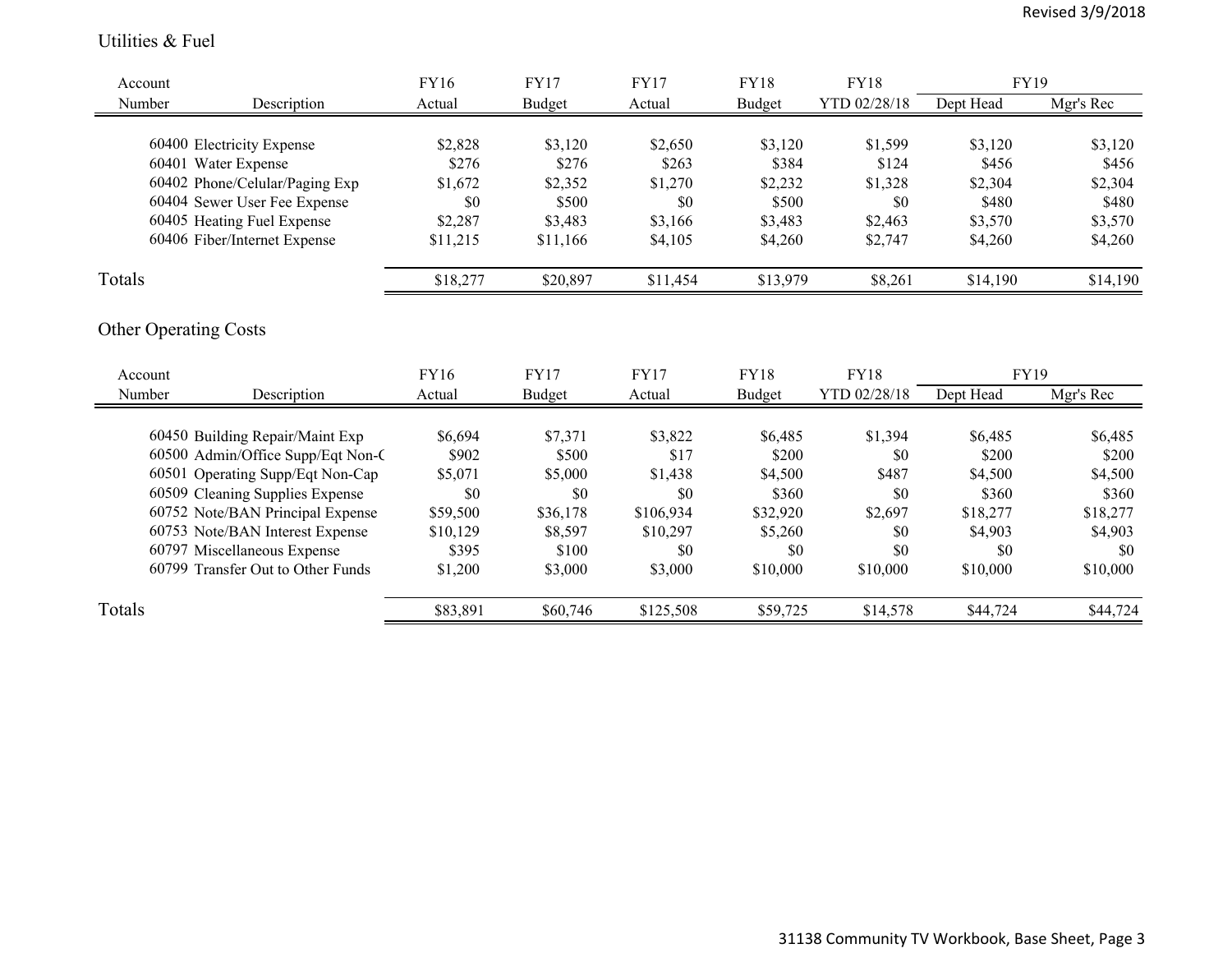#### DEPARTMENT PERSONAL SERVICES BUDGET WORKSHEET Fiscal Year 2019 BUDGET

#### DEPARTMENT:

 31138Community TV Center Operations

| <b>CLASSIFICATION</b>           | EMP#  | <b>POSITION</b> | <b>YEAREND</b><br><b>ANNUALIZED</b><br><b>TOTAL</b> | REQUESTED  | <b>CITY MANAGER</b><br>RECOMMEND. | <b>COUNCIL</b><br>APPROP. | <b>LAST NAME</b> |
|---------------------------------|-------|-----------------|-----------------------------------------------------|------------|-----------------------------------|---------------------------|------------------|
| <b>COMMUNITY TV DIRECTOR</b>    | 58540 |                 | 57,678.40                                           | 57,900.24  | 57,900.24                         |                           | <b>PULOS</b>     |
| ADMINISTRATIVE ASST.            | 12968 |                 | 19,683.30                                           | 19,759.01  | 19,759.01                         |                           | <b>CONWAY</b>    |
| COMMUNITY TV ASSISTANT          | 10210 |                 | 44,304.00                                           | 44,474.40  | 44,474.40                         |                           | <b>DAUDELIN</b>  |
| <b>P-T BROADCAST ASSISTANTS</b> | 30    |                 | 8,606.90                                            | 8,640.00   | 8,640.00                          |                           | $\theta$         |
| <b>TOTAL BUDGETED POSITIONS</b> |       |                 | 130,272.60                                          | 130,773.65 | 130,773.65                        |                           |                  |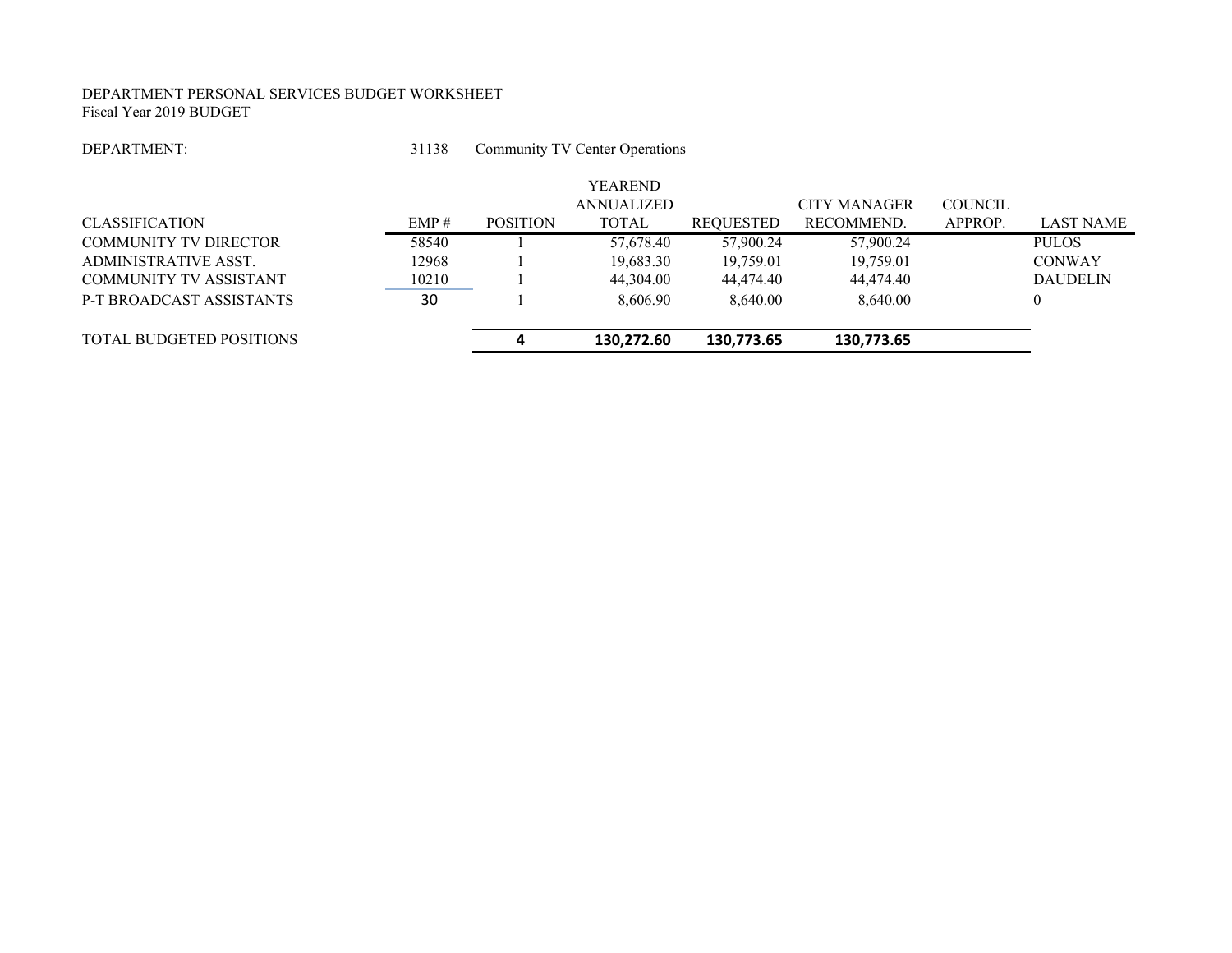

March 9, 2018 **Department:** Community TV Center Operations

Account Title: Dept Manager Salary Exp

Department Number: 31138 31138 Account Number: 60101

| FY2016      | FY 2017       | FY 2017     | FY 2018       | FY 2018       |
|-------------|---------------|-------------|---------------|---------------|
| Actual      | <b>Budget</b> | Actual      | <b>Budget</b> | Est. Expended |
|             |               |             |               |               |
| \$55,635.44 | \$56,396.00   | \$57,997.10 | \$0.00        | \$0.00        |

| FY-2019       | Department | City Mgr       | Council | Increase   |
|---------------|------------|----------------|---------|------------|
|               | Reauest    | Recommendation | Action  | (Decrease) |
| <b>Budget</b> | \$0.00     | \$0.00         |         | \$0.00     |

**Support for Budget Request:** Provide justification for the budget request using as much detail as possible

 to support it. Examples of acceptable support include unit costs, quantity estimates, price quotes, etc. Requests based solely on a percentage increase above the previous budget will not be accepted. Use additional sheets if necessary.

Due to reorganization in FY17, the Dept. Manager Salary now appears in 60102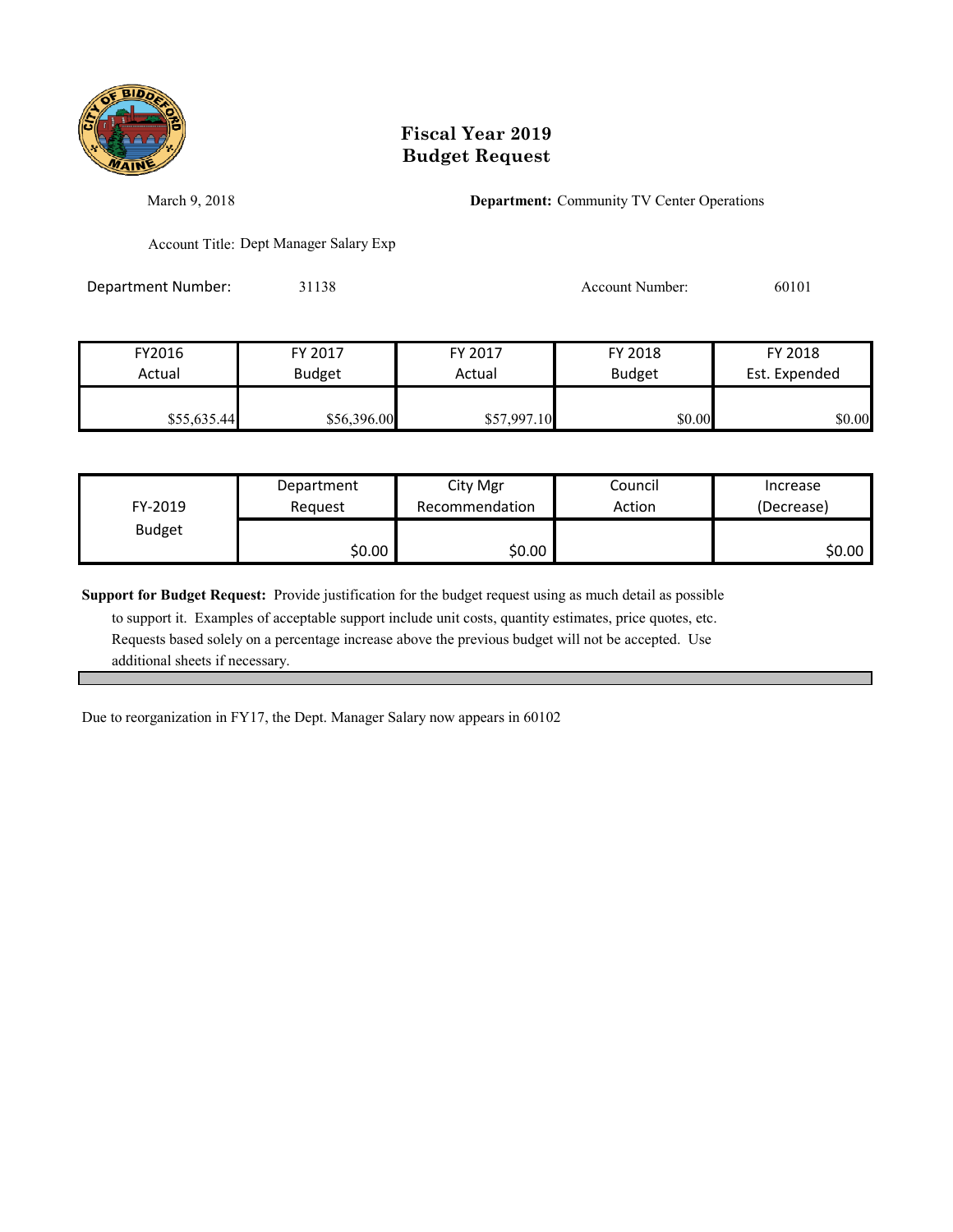

March 9, 2018 **Department:** Community TV Center Operations

Account Title: Mid Mgmt Hrly Employee Wage Ex

Department Number: 31138 31138 Account Number: 60102

| FY2016 | FY 2017       | FY 2017 | FY 2018       | FY 2018       |
|--------|---------------|---------|---------------|---------------|
| Actual | <b>Budget</b> | Actual  | <b>Budget</b> | Est. Expended |
|        |               |         |               |               |
| \$0.00 | \$0.00        | \$0.00  | \$57,006.00   | \$57,456.57   |

| FY-2019       | Department  | City Mgr       | Council | Increase       |
|---------------|-------------|----------------|---------|----------------|
|               | Reauest     | Recommendation | Action  | (Decrease)     |
| <b>Budget</b> | \$57,900.24 | \$57,900.24    |         | ( \$57,006.00) |

**Support for Budget Request:** Provide justification for the budget request using as much detail as possible

 to support it. Examples of acceptable support include unit costs, quantity estimates, price quotes, etc. Requests based solely on a percentage increase above the previous budget will not be accepted. Use additional sheets if necessary.

Public Access director salary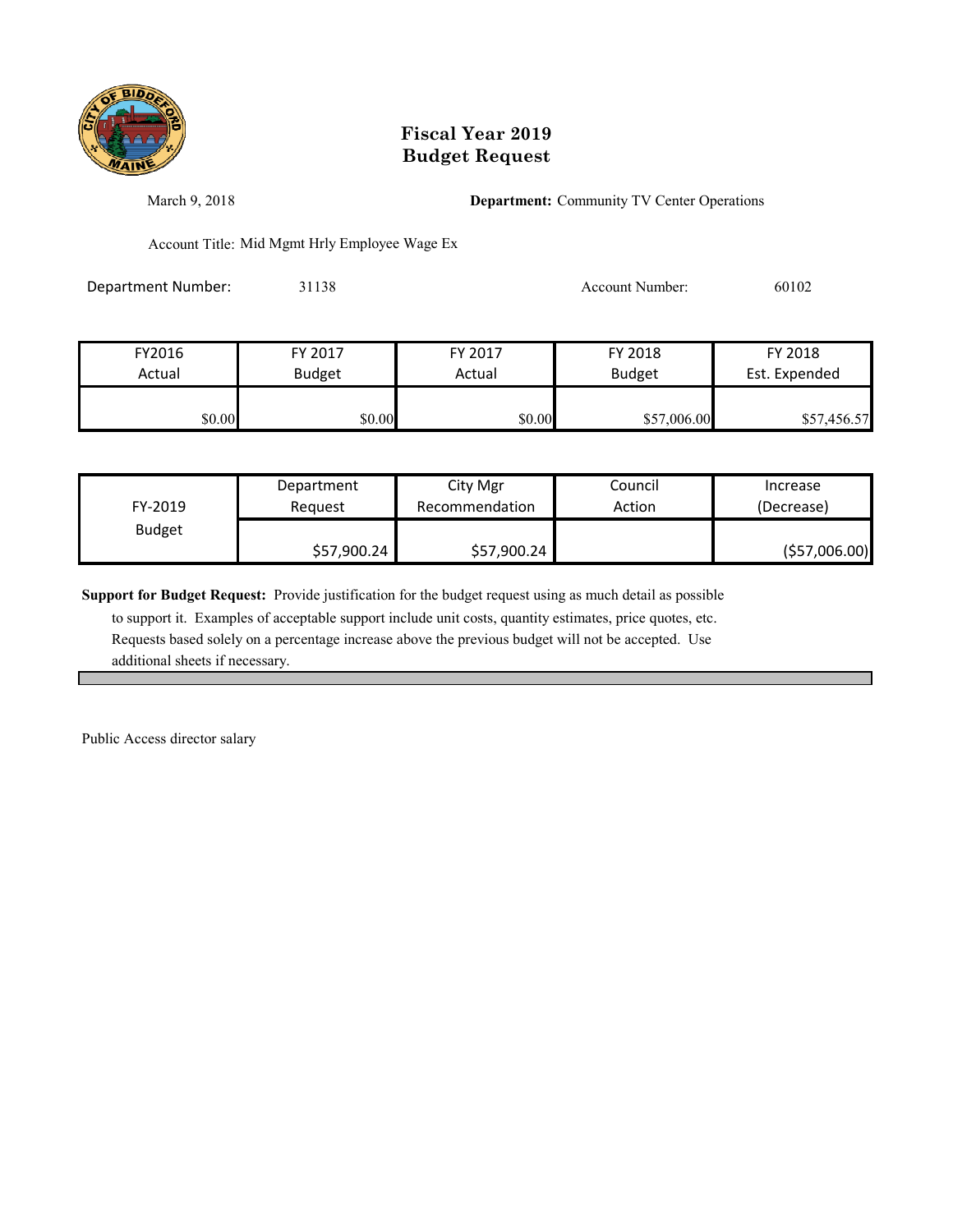

March 9, 2018 **Department:** Community TV Center Operations

Account Title: F-T Employee Wage Exp

Department Number: 31138 31138 Account Number: 60105

| FY2016      | FY 2017       | FY 2017     | FY 2018       | FY 2018       |
|-------------|---------------|-------------|---------------|---------------|
| Actual      | <b>Budget</b> | Actual      | <b>Budget</b> | Est. Expended |
|             |               |             |               |               |
| \$61,264.69 | \$61,341.00   | \$62,197.19 | \$63,072.00   | \$67,678.60   |

| FY-2019       | Department  | City Mgr       | Council | Increase       |
|---------------|-------------|----------------|---------|----------------|
|               | Reauest     | Recommendation | Action  | (Decrease)     |
| <b>Budget</b> | \$64,233.41 | \$64,233.41    |         | ( \$63,072.00) |

**Support for Budget Request:** Provide justification for the budget request using as much detail as possible

 to support it. Examples of acceptable support include unit costs, quantity estimates, price quotes, etc. Requests based solely on a percentage increase above the previous budget will not be accepted. Use additional sheets if necessary.

Employee wages for Community TV assistant and administrative assistant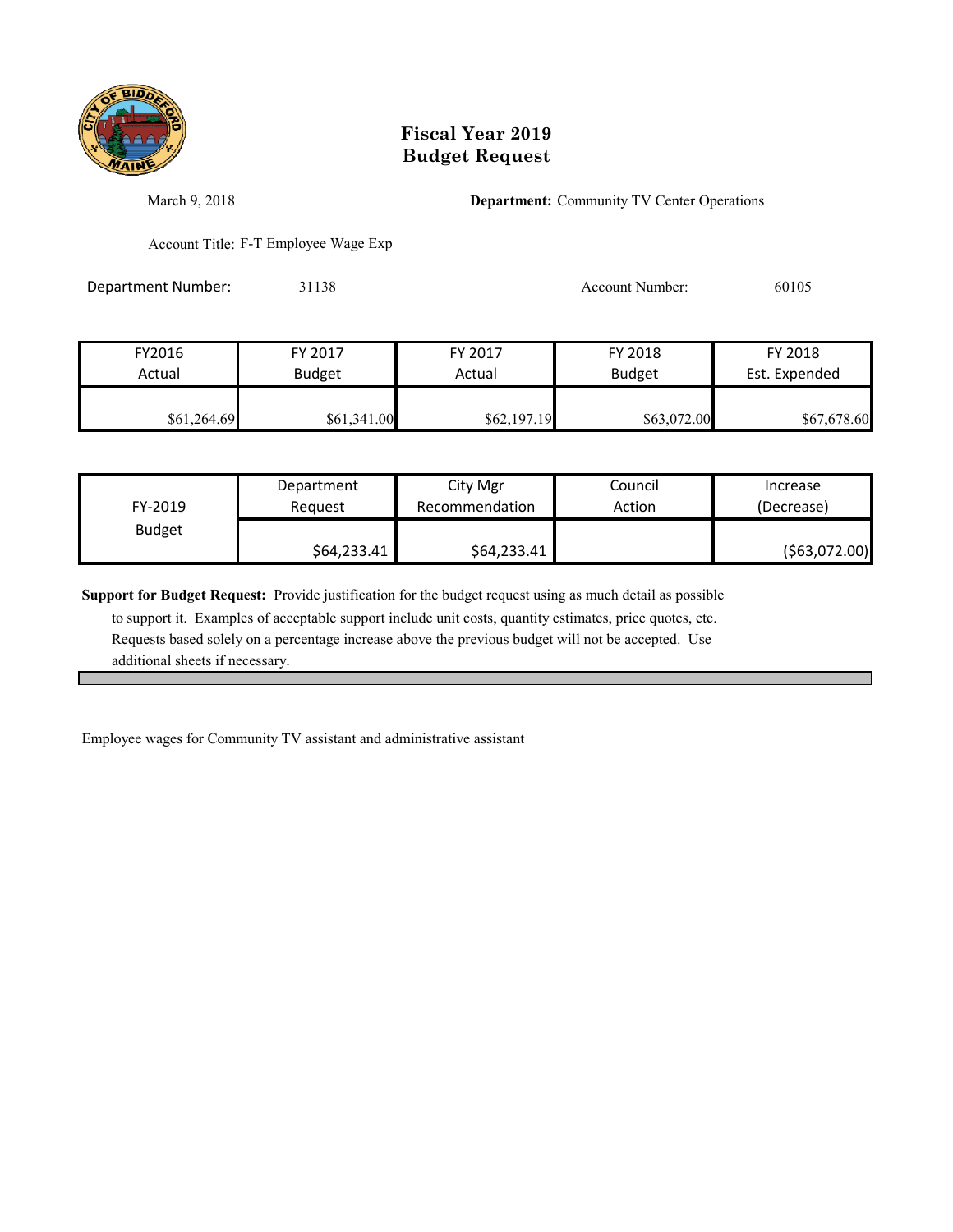

March 9, 2018 **Department:** Community TV Center Operations

Account Title: P-T Employee Wage Exp

| <b>Department Number:</b> | 31138         |            | Account Number: | 60106         |
|---------------------------|---------------|------------|-----------------|---------------|
|                           |               |            |                 |               |
| FY2016                    | FY 2017       | FY 2017    | FY 2018         | FY 2018       |
| Actual                    | <b>Budget</b> | Actual     | <b>Budget</b>   | Est. Expended |
| \$10,617.60               | \$6,124.00    | \$5,912.00 | \$8,640.00      | \$5,021.56    |

| FY-2019       | Department | City Mgr       | Council | Increase      |
|---------------|------------|----------------|---------|---------------|
|               | Reauest    | Recommendation | Action  | (Decrease)    |
| <b>Budget</b> | \$8,320.00 | \$8,640.00     |         | ( \$8,640.00) |

**Support for Budget Request:** Provide justification for the budget request using as much detail as possible to support it. Examples of acceptable support include unit costs, quantity estimates, price quotes, etc. Requests based solely on a percentage increase above the previous budget will not be accepted. Use additional sheets if necessary.

Wages for P-T employees providing videographer services.

| Desc              | Rate/hr | Ave Hrs | #Meetings/Yr | Subtotal   |
|-------------------|---------|---------|--------------|------------|
| Airport Com.      | \$16.00 |         | 12           | \$192.00   |
| Capital Proj      | \$16.00 |         | 12           | \$192.00   |
| City Council      | \$16.00 | 2       | 32           | \$1,024.00 |
| <b>Budget Com</b> | \$16.00 | 2       | 20           | \$640.00   |
| Finance Com       | \$16.00 | 1.5     | 24           | \$576.00   |
| Planning Board    | \$16.00 | 2       | 12           | \$384.00   |
| Policy Com        | \$16.00 | 2       | 12           | \$384.00   |
| <b>ZBA</b>        | \$16.00 |         | 12           | \$192.00   |
| Special Meetings  | \$16.00 | 3       | 40           | \$1,920.00 |
| Admin Time        | \$16.00 |         | 176          | \$2,816.00 |
|                   |         |         |              | \$8,320.00 |

| Ave Hrs/Wk |   | 4.9      |
|------------|---|----------|
| Rate       | S | 16.00    |
| Wk/Yr      |   | 52       |
|            | S | 4,076.80 |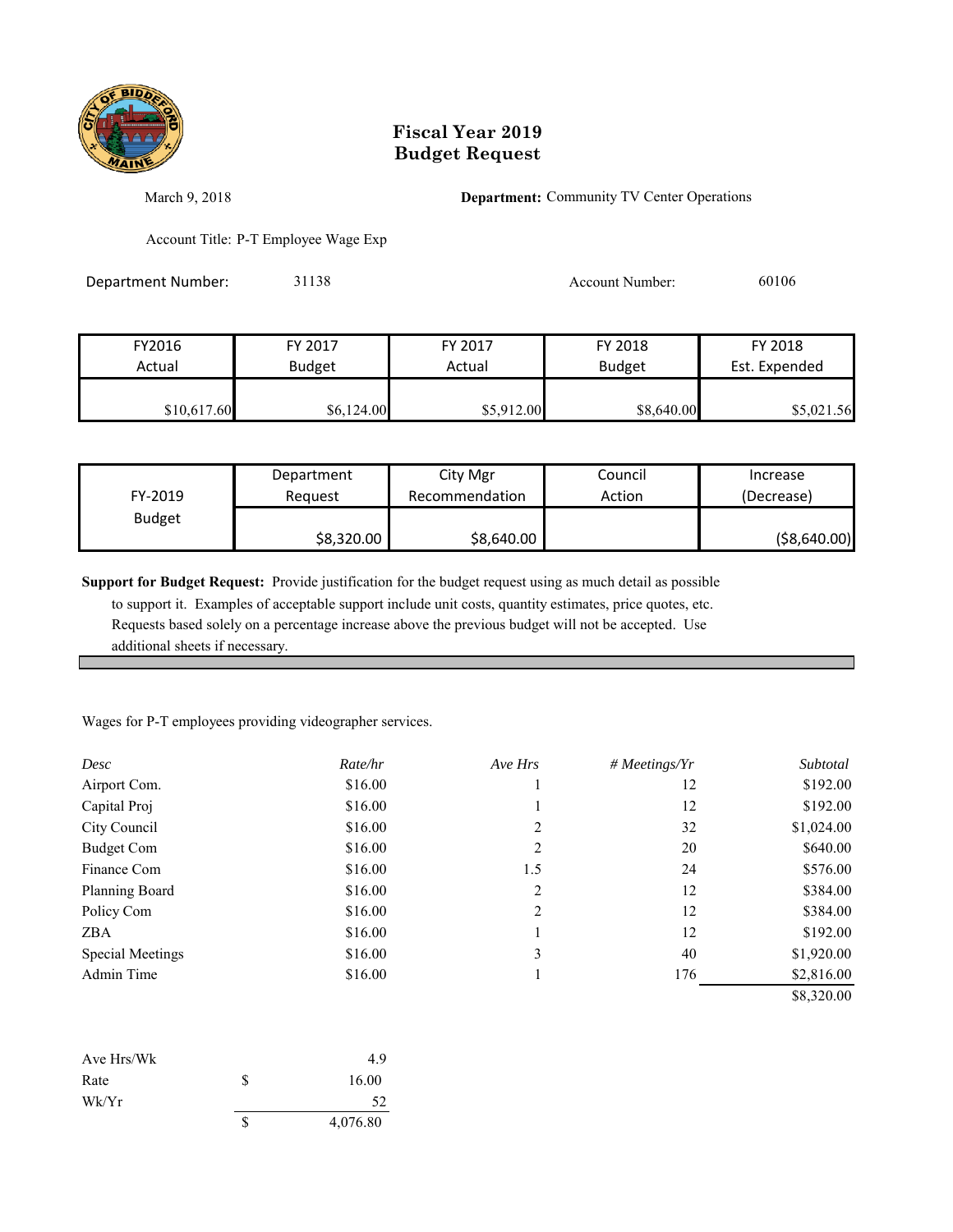

March 9, 2018 **Department:** Community TV Center Operations

Account Title: FICA/Medicare-ER Share Exp

Department Number: 31138 31138 Account Number: 60201

| FY2016     | FY 2017       | FY 2017    | FY 2018       | FY 2018       |
|------------|---------------|------------|---------------|---------------|
| Actual     | <b>Budget</b> | Actual     | <b>Budget</b> | Est. Expended |
|            |               |            |               |               |
| \$9,236.53 | \$9,620.00    | \$8,859.44 | \$9,978.00    | \$9,963.00    |

| FY-2019       | Department  | City Mgr       | Council | Increase      |
|---------------|-------------|----------------|---------|---------------|
|               | Reauest     | Recommendation | Action  | (Decrease)    |
| <b>Budget</b> | \$10,137.06 | \$10,137.06    |         | ( \$9,978.00) |

**Support for Budget Request:** Provide justification for the budget request using as much detail as possible

 to support it. Examples of acceptable support include unit costs, quantity estimates, price quotes, etc. Requests based solely on a percentage increase above the previous budget will not be accepted. Use additional sheets if necessary.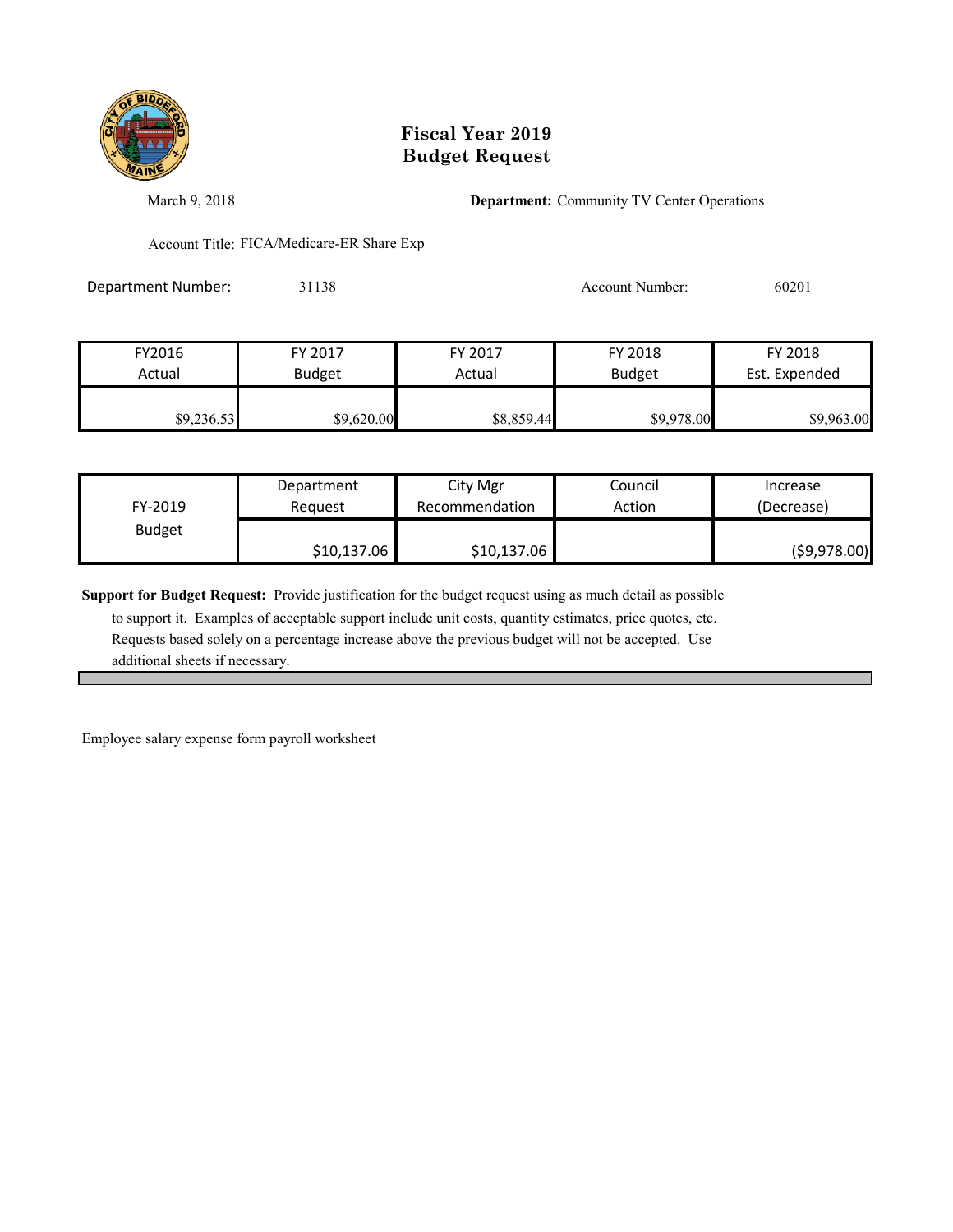

March 9, 2018 **Department:** Community TV Center Operations

Account Title: MPERS-Employer Share Exp

Department Number: 31138 31138 Account Number: 60202

| FY2016     | FY 2017       | FY 2017    | FY 2018       | FY 2018       |
|------------|---------------|------------|---------------|---------------|
| Actual     | <b>Budget</b> | Actual     | <b>Budget</b> | Est. Expended |
|            |               |            |               |               |
| \$5,459.70 | \$5,483.00    | \$5,910.09 | \$6,055.00    | \$6,119.00    |

| FY-2019       | Department | City Mgr       | Council | Increase      |
|---------------|------------|----------------|---------|---------------|
|               | Reauest    | Recommendation | Action  | (Decrease)    |
| <b>Budget</b> | \$6,166.41 | \$6,166.41     |         | ( \$6,055.00) |

**Support for Budget Request:** Provide justification for the budget request using as much detail as possible

 to support it. Examples of acceptable support include unit costs, quantity estimates, price quotes, etc. Requests based solely on a percentage increase above the previous budget will not be accepted. Use additional sheets if necessary.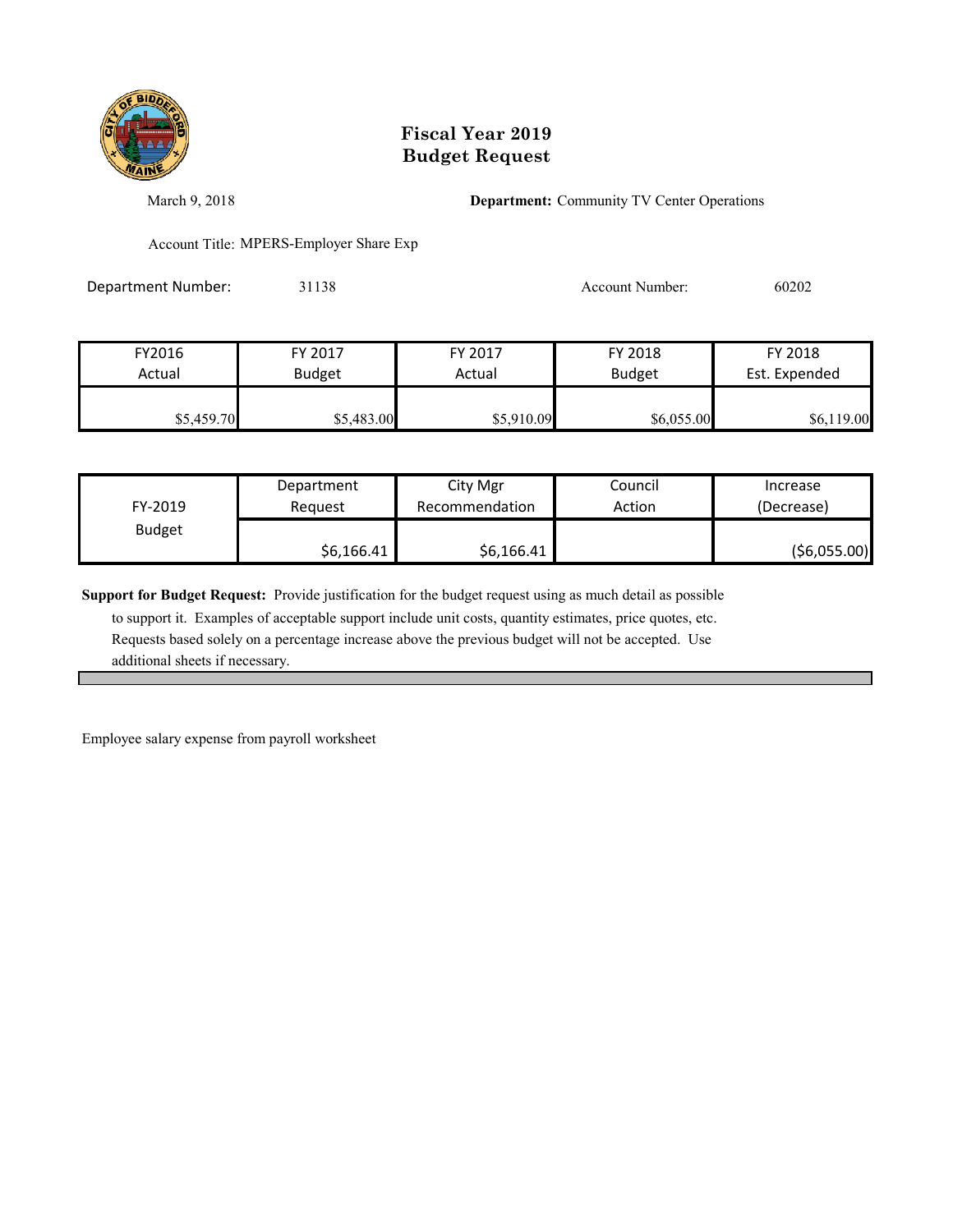

March 9, 2018 **Department:** Community TV Center Operations

Account Title: 457 Plan-Employer Share Exp

Department Number: 31138 31138 Account Number: 60203

| FY2016 | FY 2017       | FY 2017 | FY 2018       | FY 2018       |
|--------|---------------|---------|---------------|---------------|
| Actual | <b>Budget</b> | Actual  | <b>Budget</b> | Est. Expended |
| \$0.00 | \$1,692.00    | \$0.00  | \$1,710.00    | \$0.00        |

|               | Department | City Mgr       | Council | Increase      |
|---------------|------------|----------------|---------|---------------|
| FY-2019       | Reauest    | Recommendation | Action  | (Decrease)    |
| <b>Budget</b> |            |                |         |               |
|               | \$0.00     | \$0.00∣        |         | ( \$1,710.00) |

**Support for Budget Request:** Provide justification for the budget request using as much detail as possible

 to support it. Examples of acceptable support include unit costs, quantity estimates, price quotes, etc. Requests based solely on a percentage increase above the previous budget will not be accepted. Use additional sheets if necessary.

No employee election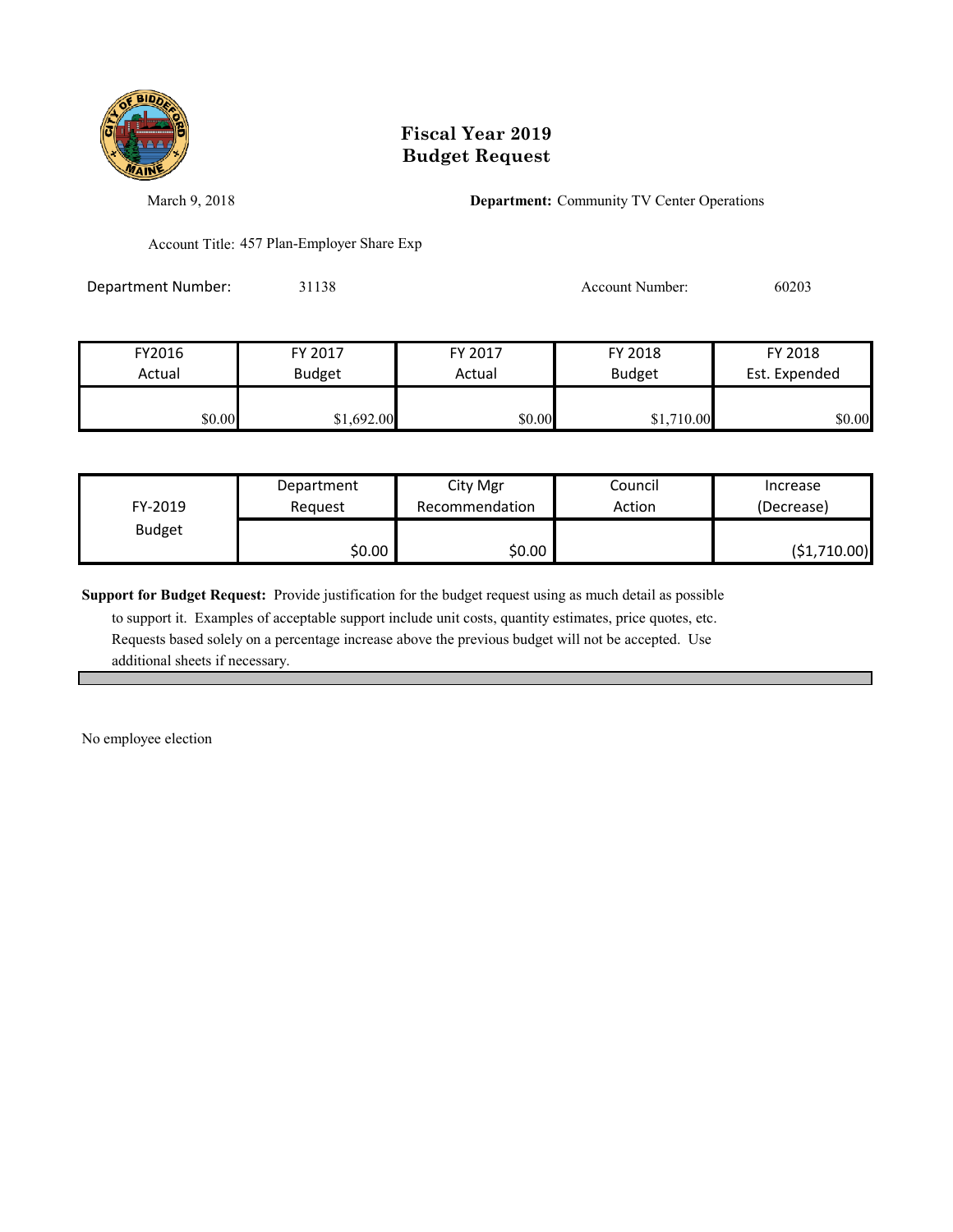

March 9, 2018 **Department:** Community TV Center Operations

Account Title: HPHC Ins Employer Share Exp

Department Number: 31138 31138 Account Number: 60210

| FY2016      | FY 2017       | FY 2017     | FY 2018       | FY 2018       |
|-------------|---------------|-------------|---------------|---------------|
| Actual      | <b>Budget</b> | Actual      | <b>Budget</b> | Est. Expended |
| \$40,214.90 | \$39,763.00   | \$41,173.99 | \$43,247.00   | \$41,082.00   |

| FY-2019       | Department<br>Reauest | City Mgr<br>Recommendation | Council<br>Action | Increase<br>(Decrease) |
|---------------|-----------------------|----------------------------|-------------------|------------------------|
| <b>Budget</b> |                       |                            |                   |                        |
|               | \$40,178.48           | \$40,178.48                |                   | ( \$43, 247.00)        |

**Support for Budget Request:** Provide justification for the budget request using as much detail as possible

 to support it. Examples of acceptable support include unit costs, quantity estimates, price quotes, etc. Requests based solely on a percentage increase above the previous budget will not be accepted. Use additional sheets if necessary.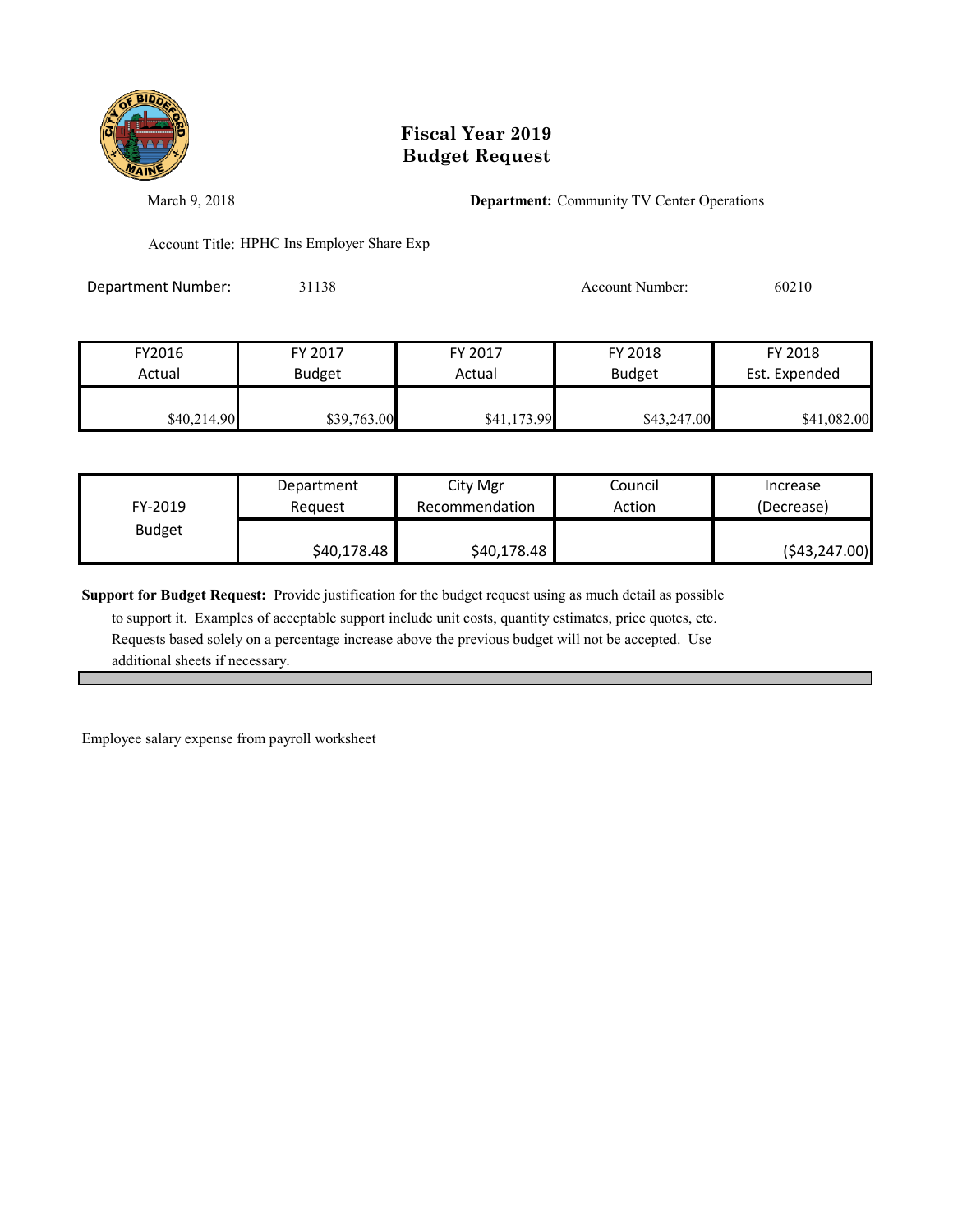

March 9, 2018 **Department:** Community TV Center Operations

Account Title: S-T Disability ER Share Exp

Department Number: 31138 31138 Account Number: 60212

| FY2016   | FY 2017       | FY 2017  | FY 2018       | FY 2018       |
|----------|---------------|----------|---------------|---------------|
| Actual   | <b>Budget</b> | Actual   | <b>Budget</b> | Est. Expended |
|          |               |          |               |               |
| \$101.11 | \$116.00      | \$109.86 | \$116.00      | 13.00         |

| FY-2019       | Department | City Mgr       | Council | Increase    |
|---------------|------------|----------------|---------|-------------|
|               | Reauest    | Recommendation | Action  | (Decrease)  |
| <b>Budget</b> | \$115.50   | \$115.50       |         | ( \$116.00) |

**Support for Budget Request:** Provide justification for the budget request using as much detail as possible

 to support it. Examples of acceptable support include unit costs, quantity estimates, price quotes, etc. Requests based solely on a percentage increase above the previous budget will not be accepted. Use additional sheets if necessary.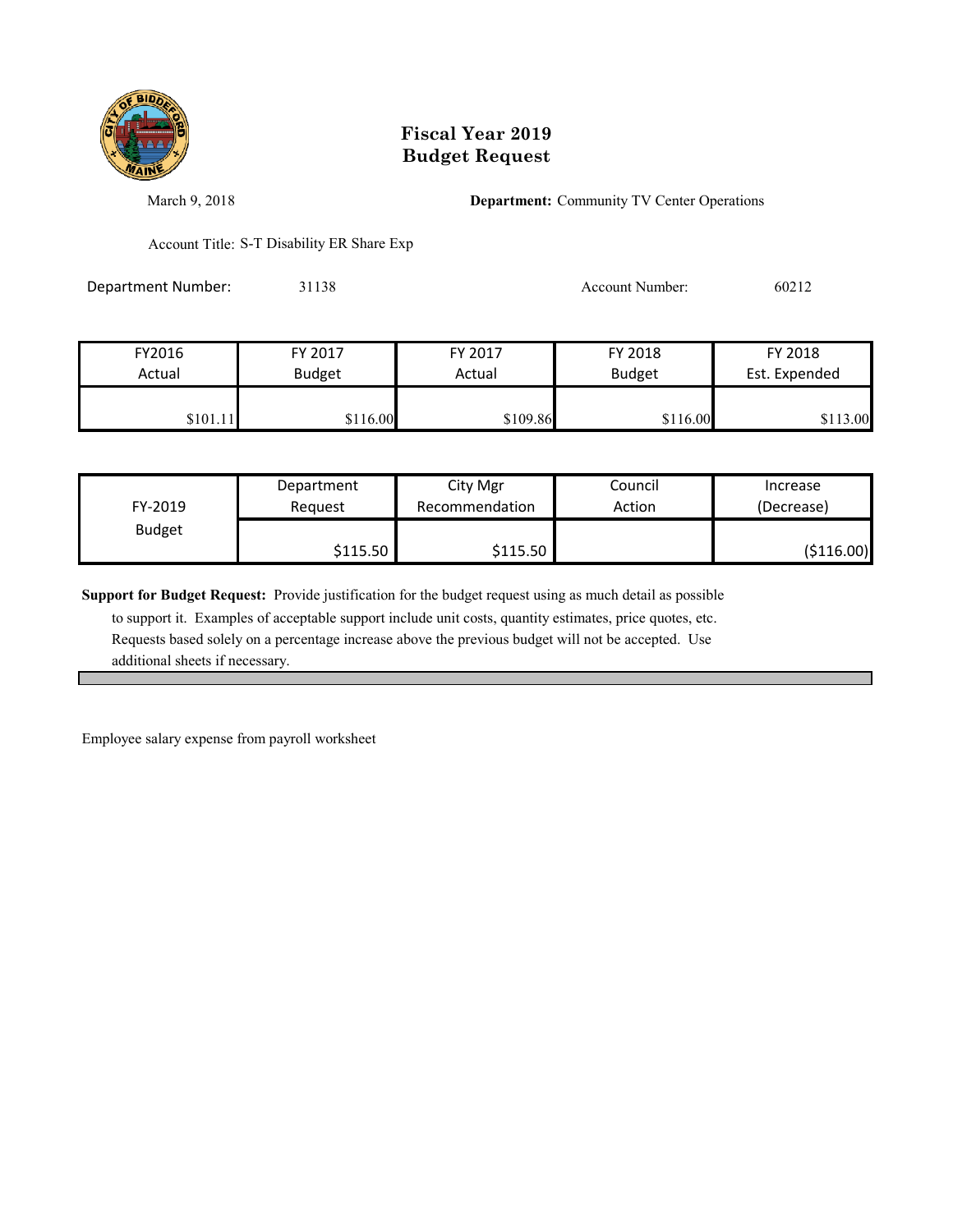

March 9, 2018 **Department:** Community TV Center Operations

Account Title: L-T Disability ER Share Exp

Department Number: 31138 31138 Account Number: 60213

| FY2016   | FY 2017       | FY 2017  | FY 2018       | FY 2018       |
|----------|---------------|----------|---------------|---------------|
| Actual   | <b>Budget</b> | Actual   | <b>Budget</b> | Est. Expended |
|          |               |          |               |               |
| \$322.16 | \$357.00      | \$375.84 | \$363.00      | \$360.00      |

| FY-2019       | Department | City Mgr       | Council | Increase    |
|---------------|------------|----------------|---------|-------------|
|               | Reauest    | Recommendation | Action  | (Decrease)  |
| <b>Budget</b> | \$368.63   | \$368.63       |         | ( \$363.00) |

**Support for Budget Request:** Provide justification for the budget request using as much detail as possible

 to support it. Examples of acceptable support include unit costs, quantity estimates, price quotes, etc. Requests based solely on a percentage increase above the previous budget will not be accepted. Use additional sheets if necessary.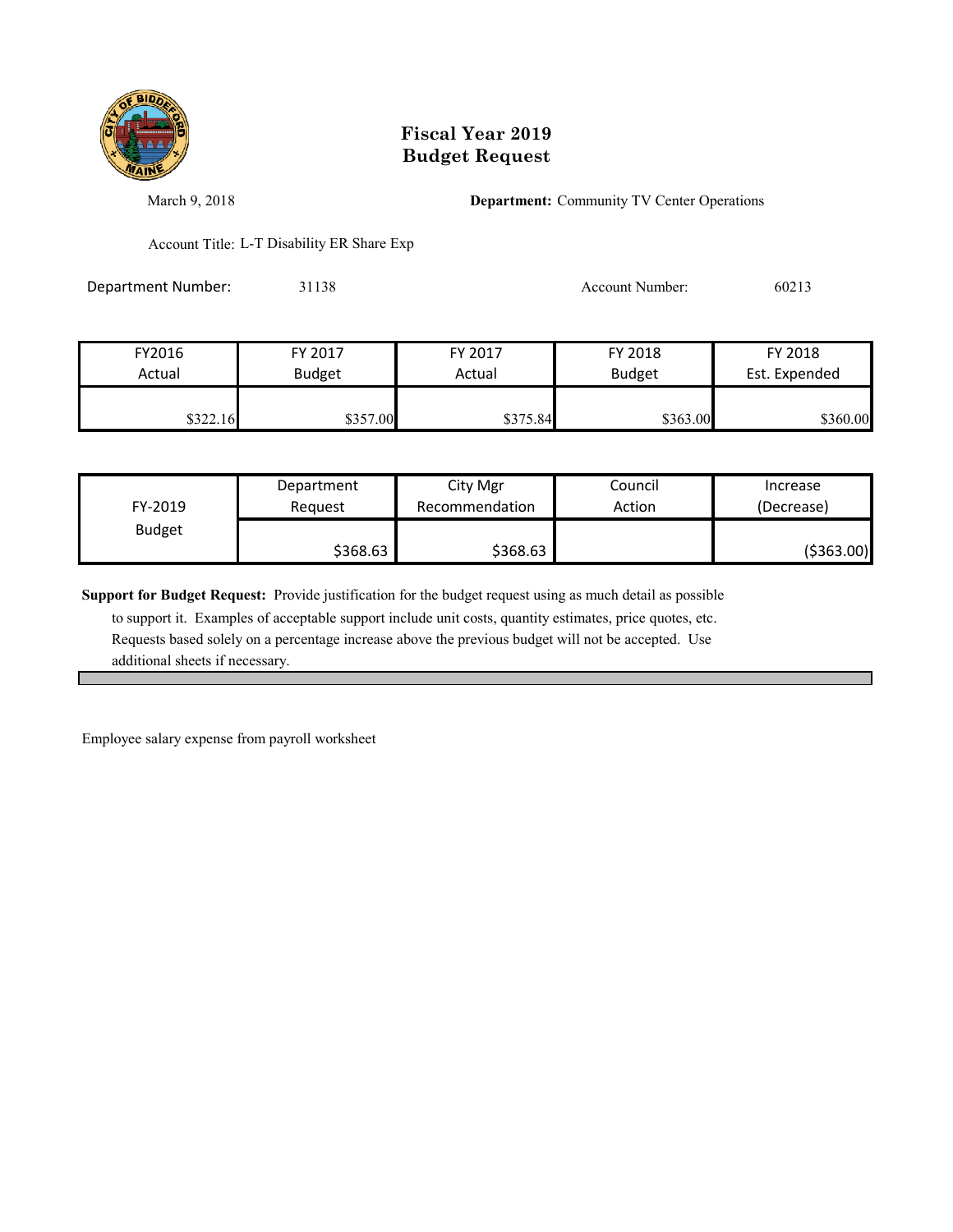

March 9, 2018 **Department:** Community TV Center Operations

Account Title: Delta Dental ER Share

Department Number: 31138 31138 Account Number: 60216

| FY2016 | FY 2017       | FY 2017 | FY 2018       | FY 2018       |
|--------|---------------|---------|---------------|---------------|
| Actual | <b>Budget</b> | Actual  | <b>Budget</b> | Est. Expended |
| \$0.00 | \$0.00        | \$0.00  | \$0.00        | \$0.00        |

|               | Department | City Mgr       | Council | Increase   |
|---------------|------------|----------------|---------|------------|
| FY-2019       | Reauest    | Recommendation | Action  | (Decrease) |
| <b>Budget</b> |            |                |         |            |
|               | \$0.00     | \$0.00         |         | \$0.00     |

**Support for Budget Request:** Provide justification for the budget request using as much detail as possible

 to support it. Examples of acceptable support include unit costs, quantity estimates, price quotes, etc. Requests based solely on a percentage increase above the previous budget will not be accepted. Use additional sheets if necessary.

N/A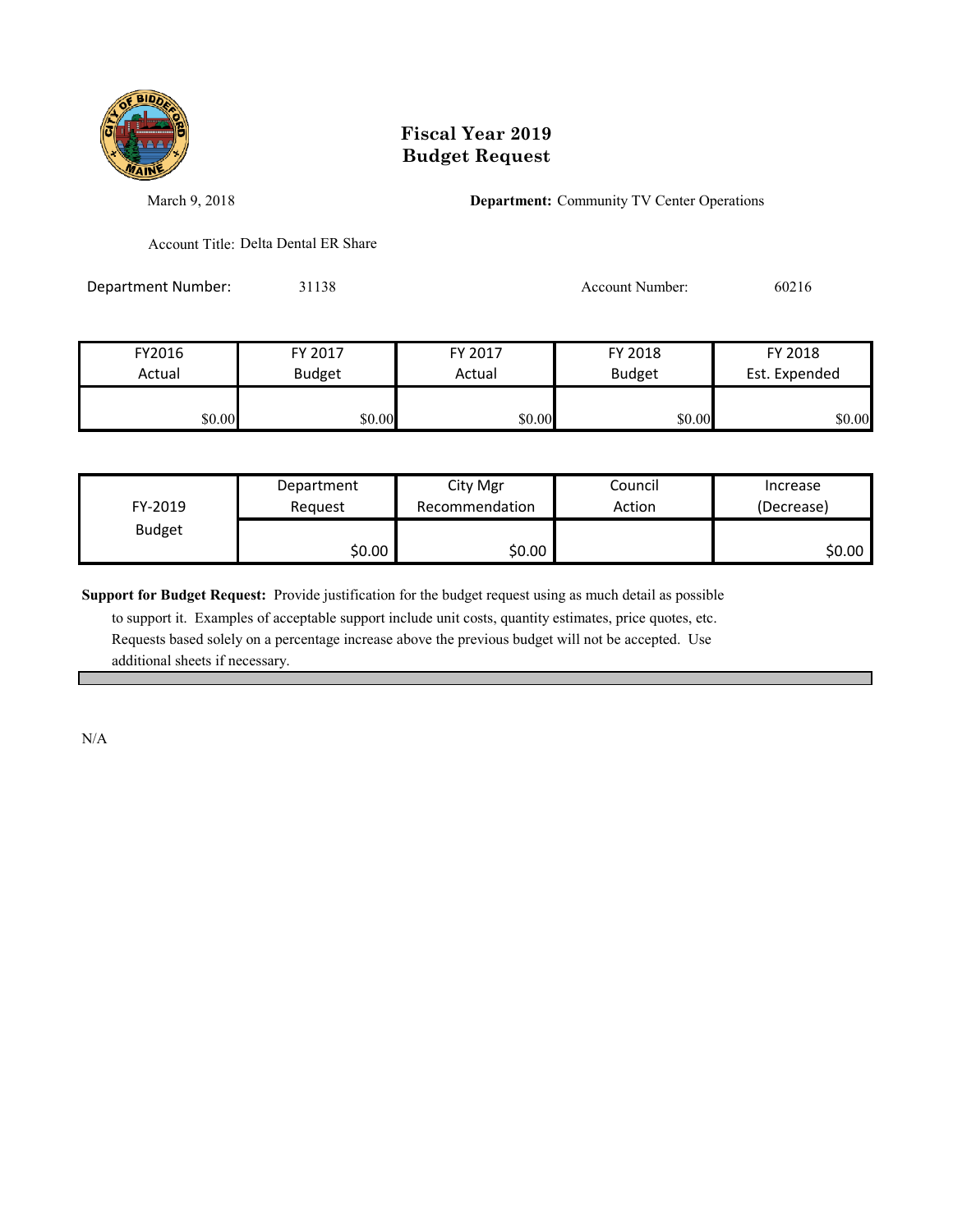

March 9, 2018 **Department:** Community TV Center Operations

Account Title: RHSA Plan ER Share

Department Number: 31138 31138 Account Number: 60217

| FY2016 | FY 2017       | FY 2017    | FY 2018       | FY 2018       |
|--------|---------------|------------|---------------|---------------|
| Actual | <b>Budget</b> | Actual     | <b>Budget</b> | Est. Expended |
|        |               |            |               |               |
| \$0.00 | \$1,560.00    | \$1,552.50 | \$1,950.00    | \$0.00        |

| FY-2019       | Department | City Mgr       | Council | Increase      |
|---------------|------------|----------------|---------|---------------|
|               | Reauest    | Recommendation | Action  | (Decrease)    |
| <b>Budget</b> | \$1,957.50 | \$1,957.50     |         | ( \$1,950.00) |

**Support for Budget Request:** Provide justification for the budget request using as much detail as possible

| Desc        | Percentage | Unit | Rate | Subtotal |            |
|-------------|------------|------|------|----------|------------|
| 2 Employees |            | 100% | 52.2 | 30       | \$1,566.00 |
| 1 Employee  |            | 50%  | 52.2 |          | \$391.50   |
|             |            |      |      |          | \$1,957.50 |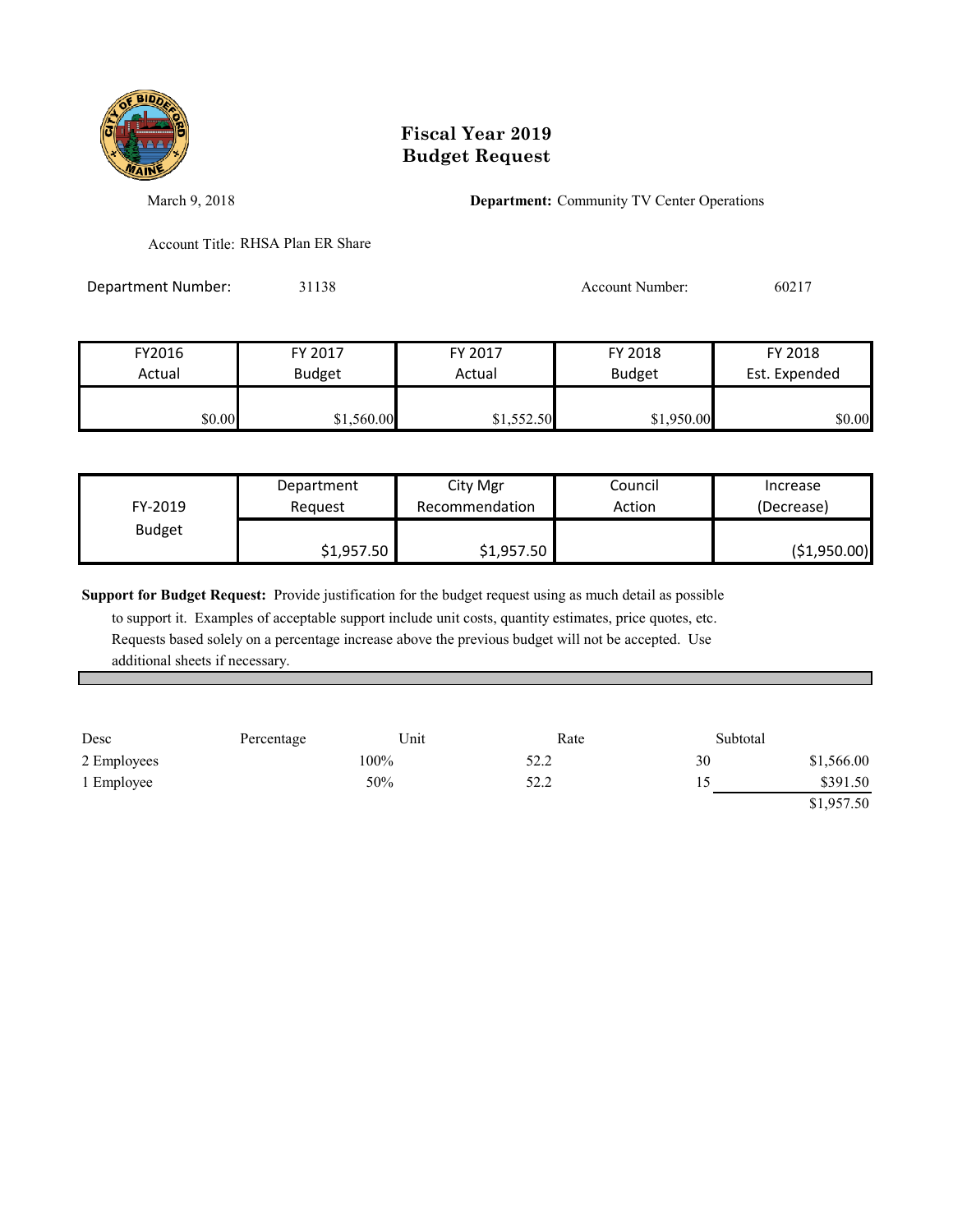

March 9, 2018 **Department:** Community TV Center Operations

Account Title: Dues/Memberships Expense

Department Number: 31138 31138 Account Number: 60256

| FY2016 | FY 2017       | FY 2017 | FY 2018       | FY 2018       |
|--------|---------------|---------|---------------|---------------|
| Actual | <b>Budget</b> | Actual  | <b>Budget</b> | Est. Expended |
|        |               |         |               |               |
| \$0.00 | \$50.00       | \$0.00  | \$0.00        | \$0.00        |

| FY-2019       | Department | City Mgr       | Council | Increase   |
|---------------|------------|----------------|---------|------------|
|               | Reauest    | Recommendation | Action  | (Decrease) |
| <b>Budget</b> | \$0.00     | \$0.00∣        |         | \$0.00∣    |

**Support for Budget Request:** Provide justification for the budget request using as much detail as possible

 to support it. Examples of acceptable support include unit costs, quantity estimates, price quotes, etc. Requests based solely on a percentage increase above the previous budget will not be accepted. Use additional sheets if necessary.

N/A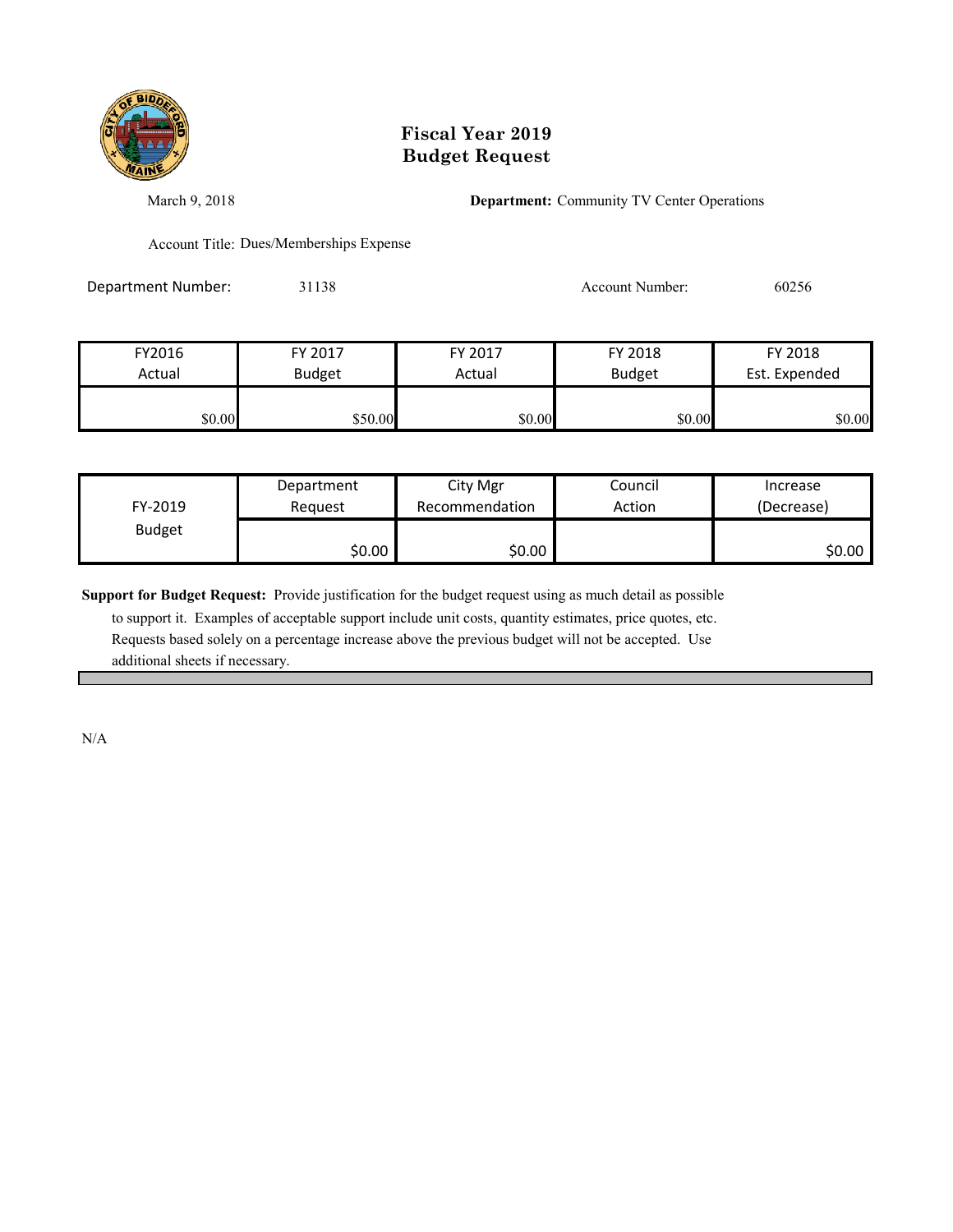

March 9, 2018 **Department:** Community TV Center Operations

Account Title: Legal Services Expense

Department Number: 31138 31138 Account Number: 60301

| FY2016   | FY 2017       | FY 2017 | FY 2018       | FY 2018       |
|----------|---------------|---------|---------------|---------------|
| Actual   | <b>Budget</b> | Actual  | <b>Budget</b> | Est. Expended |
|          |               |         |               |               |
| \$296.00 | \$500.00      | \$0.00  | \$500.00      | \$0.00        |

| FY-2019       | Department<br>Reauest | City Mgr<br>Recommendation | Council<br>Action | Increase<br>(Decrease) |
|---------------|-----------------------|----------------------------|-------------------|------------------------|
| <b>Budget</b> |                       |                            |                   |                        |
|               | \$500.00              | \$500.00                   |                   | (\$500.00)             |

**Support for Budget Request:** Provide justification for the budget request using as much detail as possible

 to support it. Examples of acceptable support include unit costs, quantity estimates, price quotes, etc. Requests based solely on a percentage increase above the previous budget will not be accepted. Use additional sheets if necessary.

Contingency line for legal matters associated with current cable television franchise agreement.

| Desc  | Unit | Rate     | Subtotal |
|-------|------|----------|----------|
| Legal |      | \$500.00 | \$500.00 |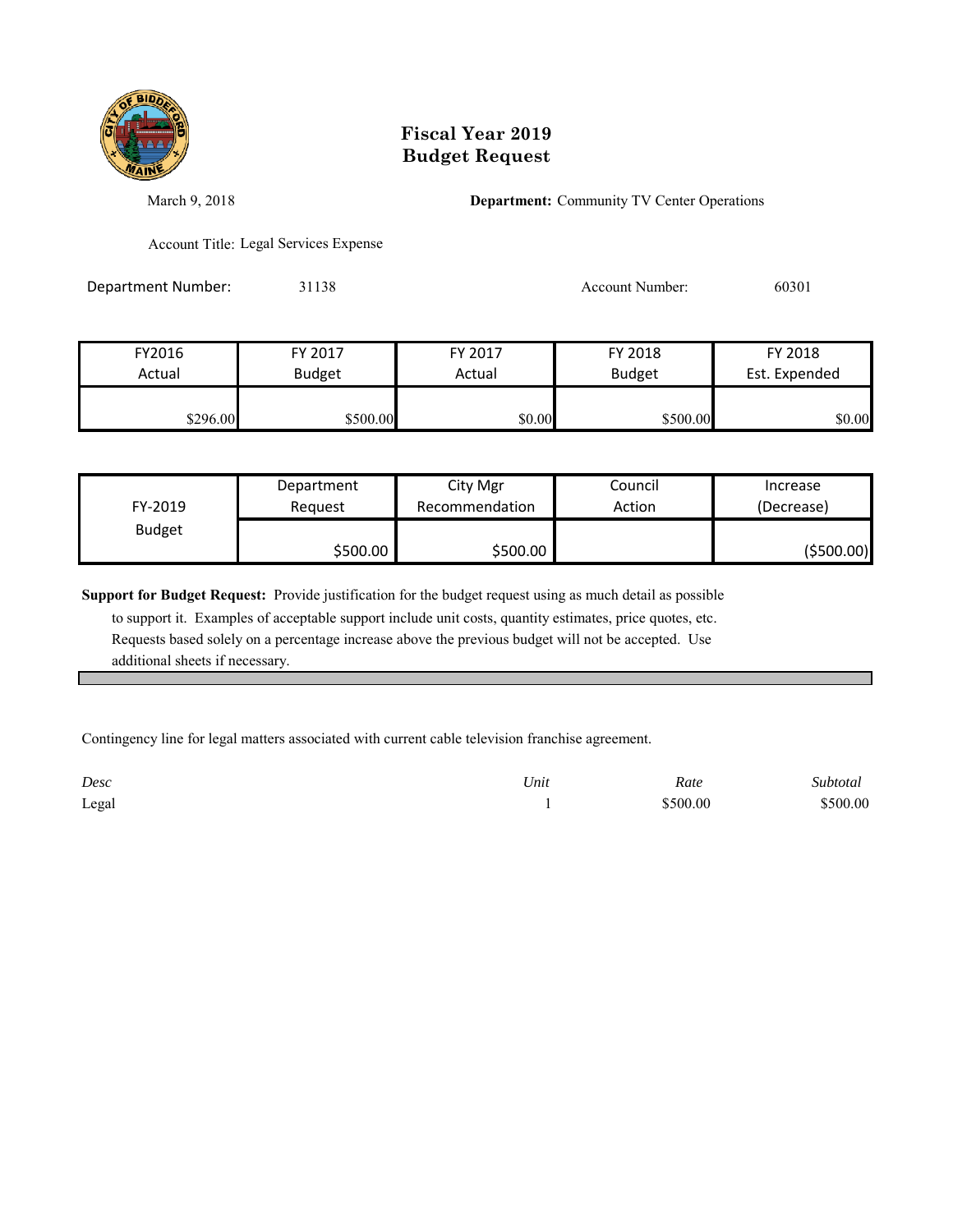

March 9, 2018 **Department:** Community TV Center Operations

Account Title: Advertising

Department Number: 31138 31138 Account Number: 60320

| FY2016<br>Actual | FY 2017       | FY 2017<br>Actual | FY 2018       | FY 2018<br>Est. Expended |
|------------------|---------------|-------------------|---------------|--------------------------|
|                  | <b>Budget</b> |                   | <b>Budget</b> |                          |
| \$360.00         | \$0.00        | \$0.00            | \$0.00        | \$0.00                   |

|               | Department | City Mgr       | Council | Increase   |
|---------------|------------|----------------|---------|------------|
| FY-2019       | Reauest    | Recommendation | Action  | (Decrease) |
| <b>Budget</b> |            |                |         |            |
|               | \$0.00     | \$0.00         |         | \$0.00     |

**Support for Budget Request:** Provide justification for the budget request using as much detail as possible

 to support it. Examples of acceptable support include unit costs, quantity estimates, price quotes, etc. Requests based solely on a percentage increase above the previous budget will not be accepted. Use additional sheets if necessary.

N/A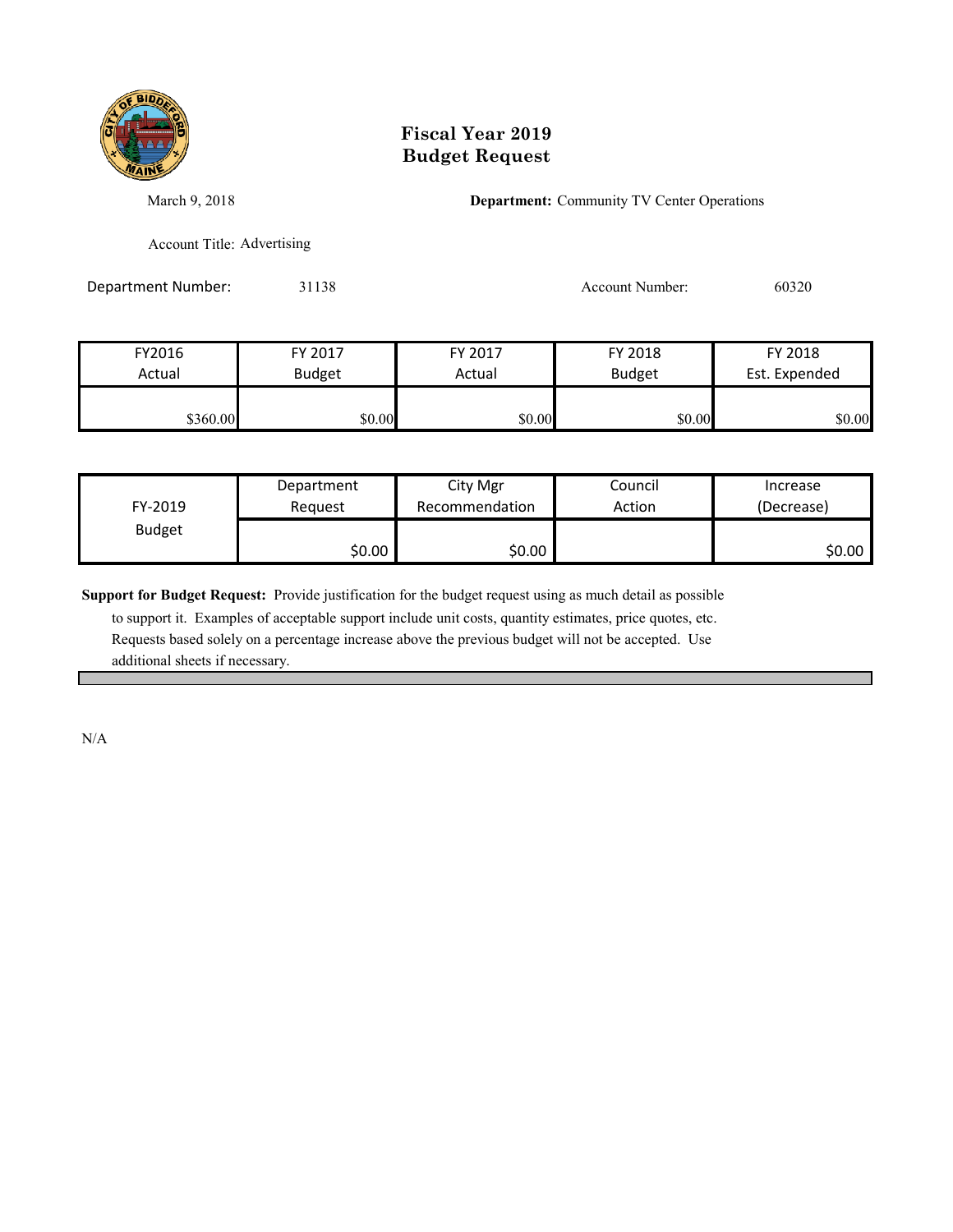

March 9, 2018 **Department:** Community TV Center Operations

Account Title: Postage/Shipping Expense

Department Number: 31138 31138 Account Number: 60325

| FY2016 | FY 2017       | FY 2017 | FY 2018       | FY 2018       |
|--------|---------------|---------|---------------|---------------|
| Actual | <b>Budget</b> | Actual  | <b>Budget</b> | Est. Expended |
|        |               |         |               |               |
| \$0.00 | \$25.00       | \$0.00  | \$25.00       | \$0.00        |

| FY-2019       | Department | City Mgr       | Council | Increase   |
|---------------|------------|----------------|---------|------------|
|               | Reauest    | Recommendation | Action  | (Decrease) |
| <b>Budget</b> | \$25.00    | \$25.00∣       |         | ( \$25.00) |

**Support for Budget Request:** Provide justification for the budget request using as much detail as possible

 to support it. Examples of acceptable support include unit costs, quantity estimates, price quotes, etc. Requests based solely on a percentage increase above the previous budget will not be accepted. Use additional sheets if necessary.

Contingency for certified mail postage related to current franchise agreement

| Desc                | Unit | Rate    | Subtotal |
|---------------------|------|---------|----------|
| Postage contingency |      | \$25.00 | \$25.00  |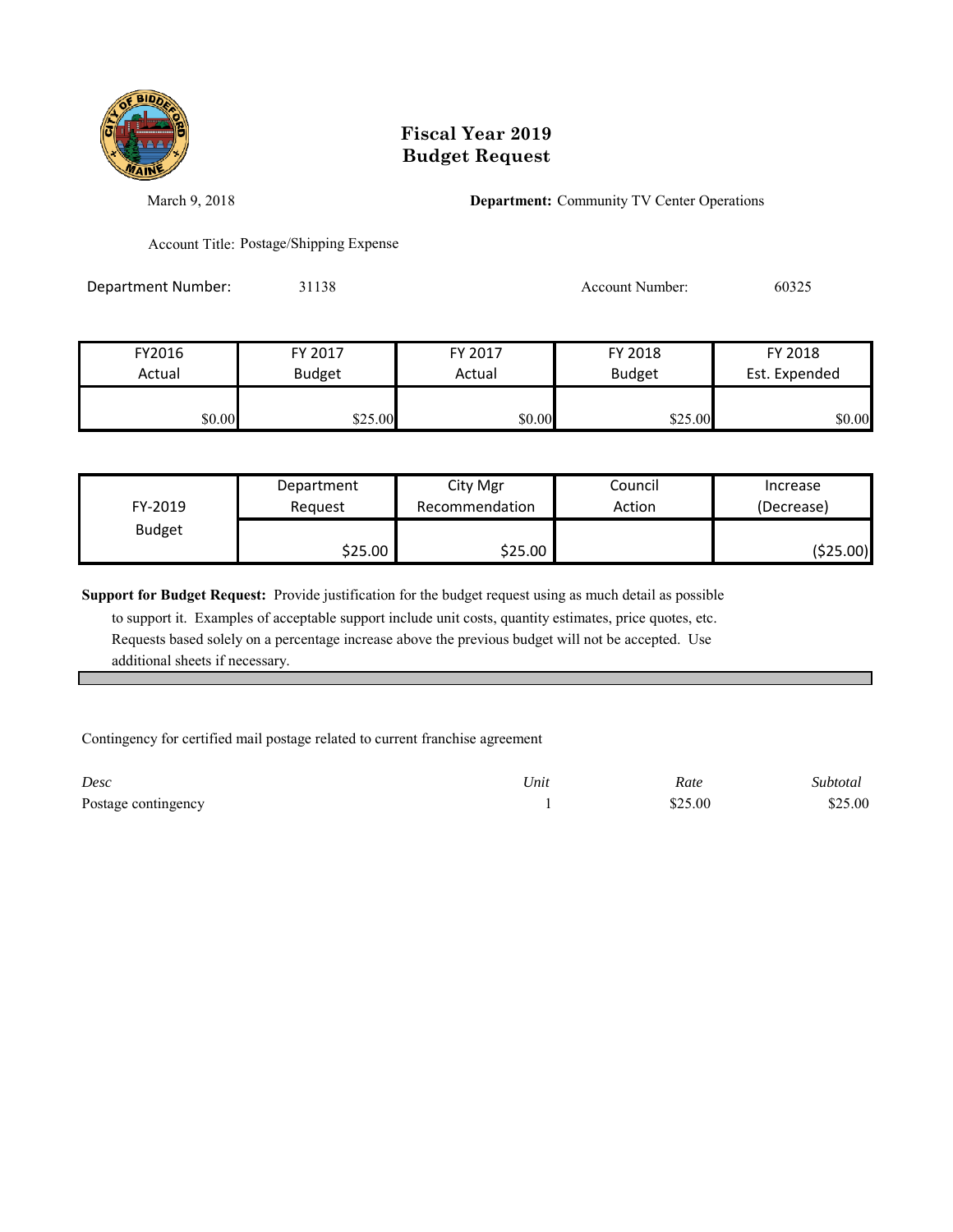

March 9, 2018 **Department:** Community TV Center Operations

Account Title: Workers Comp Insurance Exp

Department Number: 31138 31138 Account Number: 60370

| FY2016   | FY 2017       | FY 2017  | FY 2018       | FY 2018       |
|----------|---------------|----------|---------------|---------------|
| Actual   | <b>Budget</b> | Actual   | <b>Budget</b> | Est. Expended |
| \$422.00 | \$479.00      | \$479.00 | \$460.00      | \$479.00      |

| FY-2019       | Department<br>Reauest | City Mgr<br>Recommendation | Council<br>Action | Increase<br>(Decrease) |
|---------------|-----------------------|----------------------------|-------------------|------------------------|
| <b>Budget</b> |                       |                            |                   |                        |
|               | \$467.48              | \$467.48                   |                   | (\$460.00)             |

**Support for Budget Request:** Provide justification for the budget request using as much detail as possible

 to support it. Examples of acceptable support include unit costs, quantity estimates, price quotes, etc. Requests based solely on a percentage increase above the previous budget will not be accepted. Use additional sheets if necessary.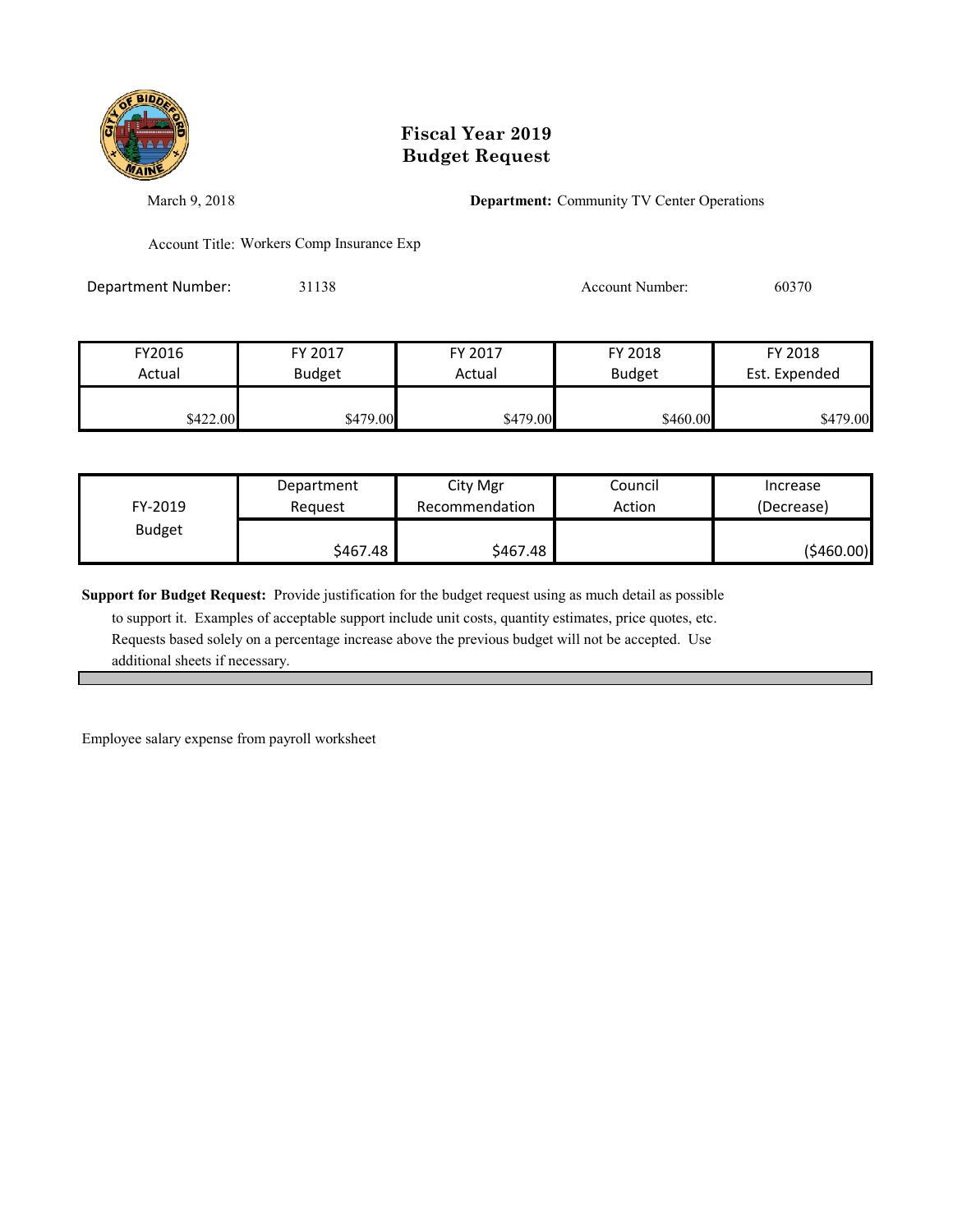

March 9, 2018 **Department:** Community TV Center Operations

Account Title: Electricity Expense

Department Number: 31138 31138 Account Number: 60400

| FY2016     | FY 2017       | FY 2017    | FY 2018       | FY 2018       |
|------------|---------------|------------|---------------|---------------|
| Actual     | <b>Budget</b> | Actual     | <b>Budget</b> | Est. Expended |
| \$2,827.76 | \$3,120.00    | \$2,649.98 | \$3,120.00    | \$2,624.24    |

| FY-2019       | Department | City Mgr       | Council | Increase      |
|---------------|------------|----------------|---------|---------------|
|               | Reauest    | Recommendation | Action  | (Decrease)    |
| <b>Budget</b> | \$3,120.00 | \$3,120.00     |         | ( \$3,120.00) |

**Support for Budget Request:** Provide justification for the budget request using as much detail as possible

 to support it. Examples of acceptable support include unit costs, quantity estimates, price quotes, etc. Requests based solely on a percentage increase above the previous budget will not be accepted. Use additional sheets if necessary.

*Desc Unit Rate Subtotal* Monthly Electricity Expense  $$3,120.00$   $$3,120.00$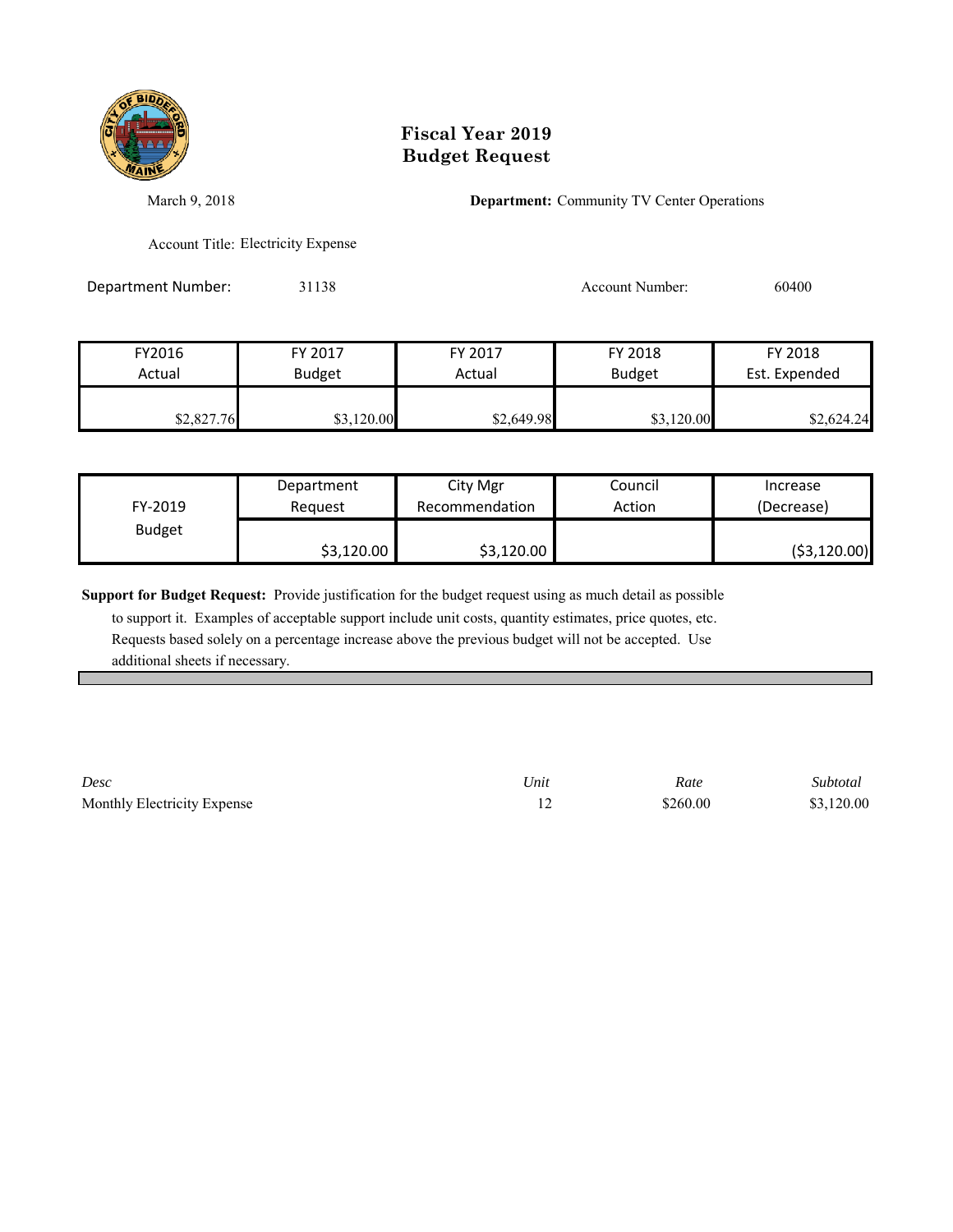

March 9, 2018 **Department:** Community TV Center Operations

Account Title: Water Expense

Department Number: 31138 31138 Account Number: 60401

| FY2016   | FY 2017       | FY 2017  | FY 2018       | FY 2018       |
|----------|---------------|----------|---------------|---------------|
| Actual   | <b>Budget</b> | Actual   | <b>Budget</b> | Est. Expended |
|          |               |          |               |               |
| \$275.63 | \$276.00      | \$263.13 | \$384.00      | \$283.96      |

| FY-2019       | Department | City Mgr       | Council | Increase    |
|---------------|------------|----------------|---------|-------------|
|               | Reauest    | Recommendation | Action  | (Decrease)  |
| <b>Budget</b> | \$456.00   | \$456.00       |         | ( \$384.00) |

**Support for Budget Request:** Provide justification for the budget request using as much detail as possible

 to support it. Examples of acceptable support include unit costs, quantity estimates, price quotes, etc. Requests based solely on a percentage increase above the previous budget will not be accepted. Use additional sheets if necessary.

*Desc Unit Rate Subtotal* Monthly Water Bill \$456.00 \$456.00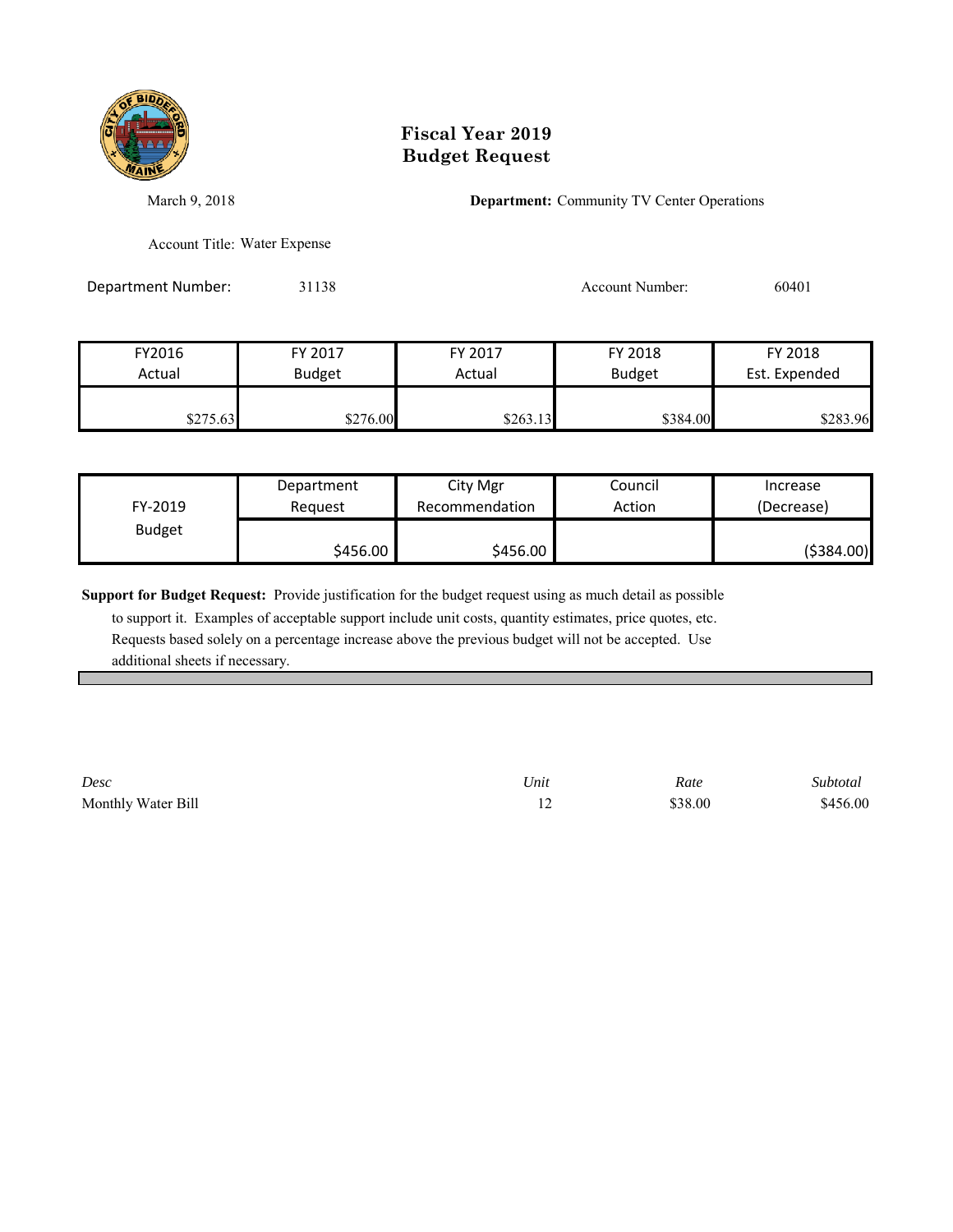

March 9, 2018 **Department:** Community TV Center Operations

Account Title: Phone/Celular/Paging Exp

Department Number: 31138 31138 Account Number: 60402

| FY2016     | FY 2017       | FY 2017    | FY 2018       | FY 2018       |
|------------|---------------|------------|---------------|---------------|
| Actual     | <b>Budget</b> | Actual     | <b>Budget</b> | Est. Expended |
| \$1,671.92 | \$2,352.00    | \$1,270.36 | \$2,232.00    | \$2,143.83    |

| FY-2019       | Department | City Mgr       | Council | Increase     |
|---------------|------------|----------------|---------|--------------|
|               | Reauest    | Recommendation | Action  | (Decrease)   |
| <b>Budget</b> | \$2,304.00 | \$2,304.00     |         | (52, 232.00) |

**Support for Budget Request:** Provide justification for the budget request using as much detail as possible

 to support it. Examples of acceptable support include unit costs, quantity estimates, price quotes, etc. Requests based solely on a percentage increase above the previous budget will not be accepted. Use additional sheets if necessary.

| Desc                            | Unit | Rate     | Subtotal   |
|---------------------------------|------|----------|------------|
| Fairpoint Phone Lines $(2)^{1}$ |      | \$108.00 | \$1,296.00 |
| Cell Phones                     |      | \$84.00  | \$1,008.00 |
|                                 |      |          | \$2,304.00 |

<sup>1</sup>Fairpoint dedicated lines (security system, fire system)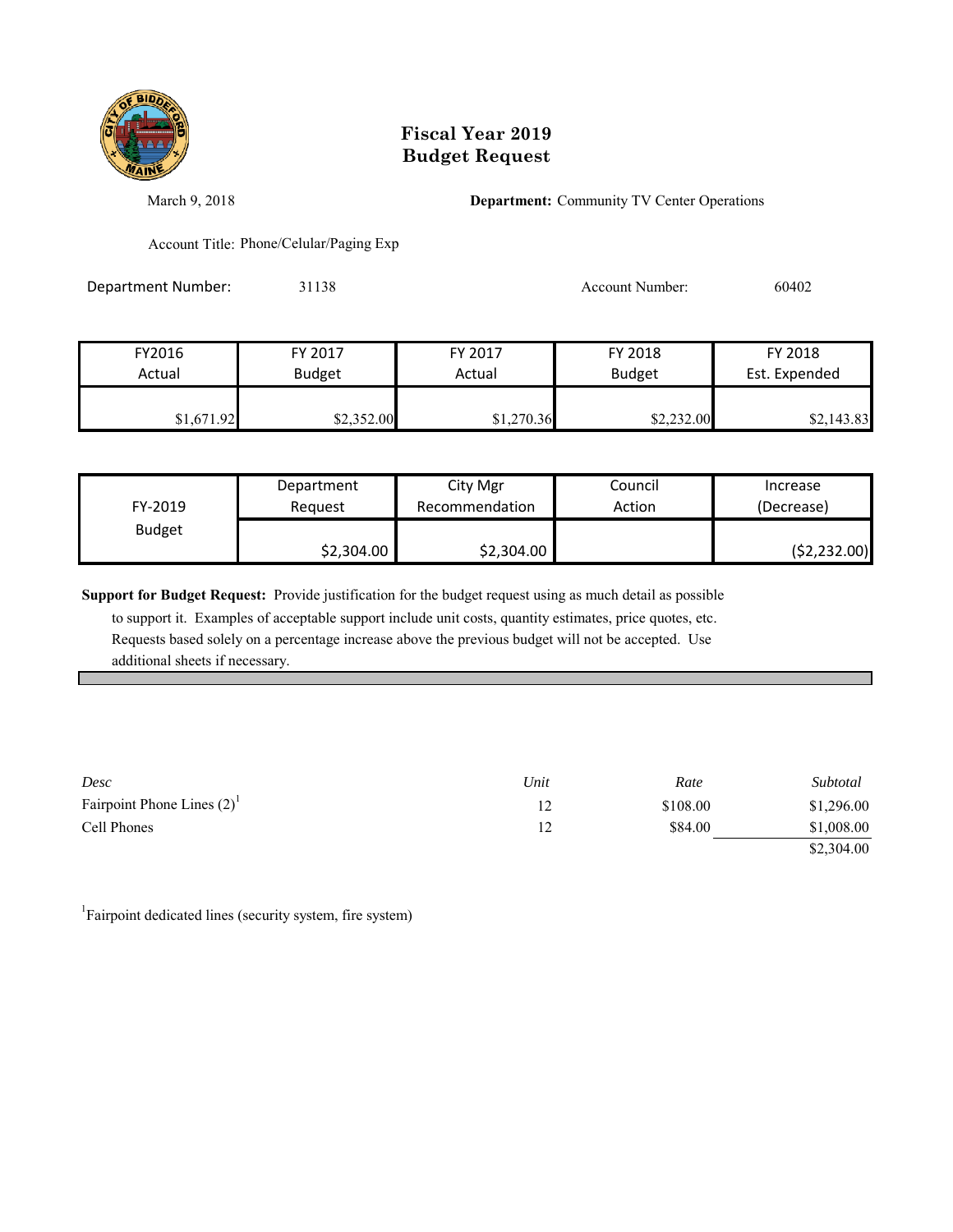

March 9, 2018 **Department:** Community TV Center Operations

Account Title: Sewer User Fee Expense

Department Number: 31138 31138 Account Number: 60404

| FY2016 | FY 2017       | FY 2017 | FY 2018       | FY 2018       |
|--------|---------------|---------|---------------|---------------|
| Actual | <b>Budget</b> | Actual  | <b>Budget</b> | Est. Expended |
|        |               |         |               |               |
| \$0.00 | \$500.00      | \$0.00  | \$500.00      | \$0.00        |

| FY-2019       | Department | City Mgr       | Council | Increase    |
|---------------|------------|----------------|---------|-------------|
|               | Reguest    | Recommendation | Action  | (Decrease)  |
| <b>Budget</b> | \$480.00   | \$480.00       |         | ( \$500.00) |

**Support for Budget Request:** Provide justification for the budget request using as much detail as possible

 to support it. Examples of acceptable support include unit costs, quantity estimates, price quotes, etc. Requests based solely on a percentage increase above the previous budget will not be accepted. Use additional sheets if necessary.

*Desc Unit Rate Subtotal* Sewer Fee 540.00 \$480.00 \$480.00 \$0.00 \$480.00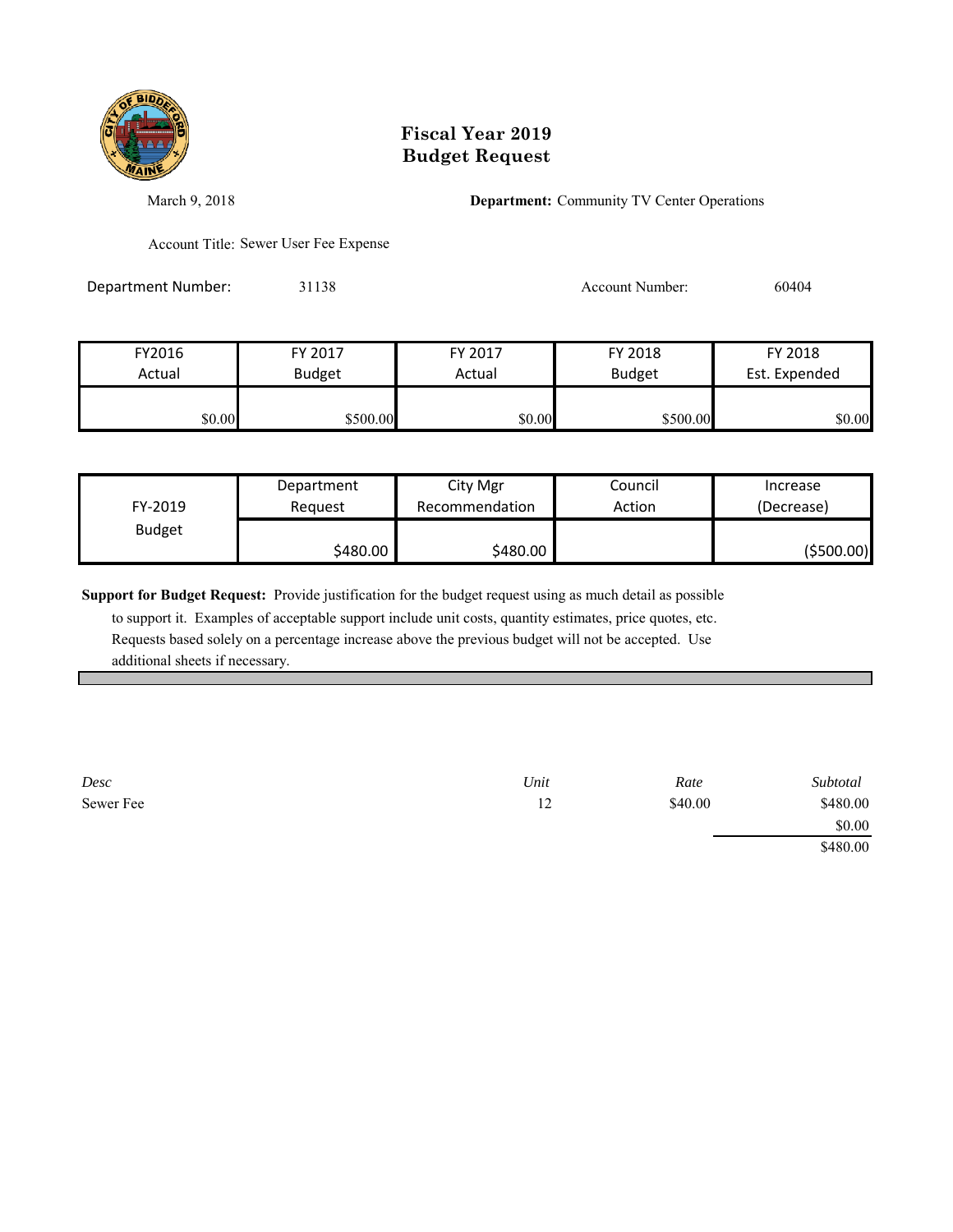

March 9, 2018 **Department:** Community TV Center Operations

Account Title: Heating Fuel Expense

Department Number: 31138 31138 Account Number: 60405

| FY2016     | FY 2017       | FY 2017    | FY 2018       | FY 2018       |
|------------|---------------|------------|---------------|---------------|
| Actual     | <b>Budget</b> | Actual     | <b>Budget</b> | Est. Expended |
| \$2,286.86 | \$3,483.00    | \$3,165.75 | \$3,483.00    | \$3,554.34    |

|               | Department | City Mgr       | Council | Increase      |
|---------------|------------|----------------|---------|---------------|
| FY-2019       | Reauest    | Recommendation | Action  | (Decrease)    |
| <b>Budget</b> |            |                |         |               |
|               | \$3,570.00 | \$3,570.00     |         | ( \$3,483.00) |

**Support for Budget Request:** Provide justification for the budget request using as much detail as possible

| Desc                       | Unit | Rate   | Subtotal   |
|----------------------------|------|--------|------------|
| Propane (gallon delivered) | 1750 | \$2.04 | \$3,570.00 |
|                            |      |        | \$0.00     |
|                            |      |        | \$3,570.00 |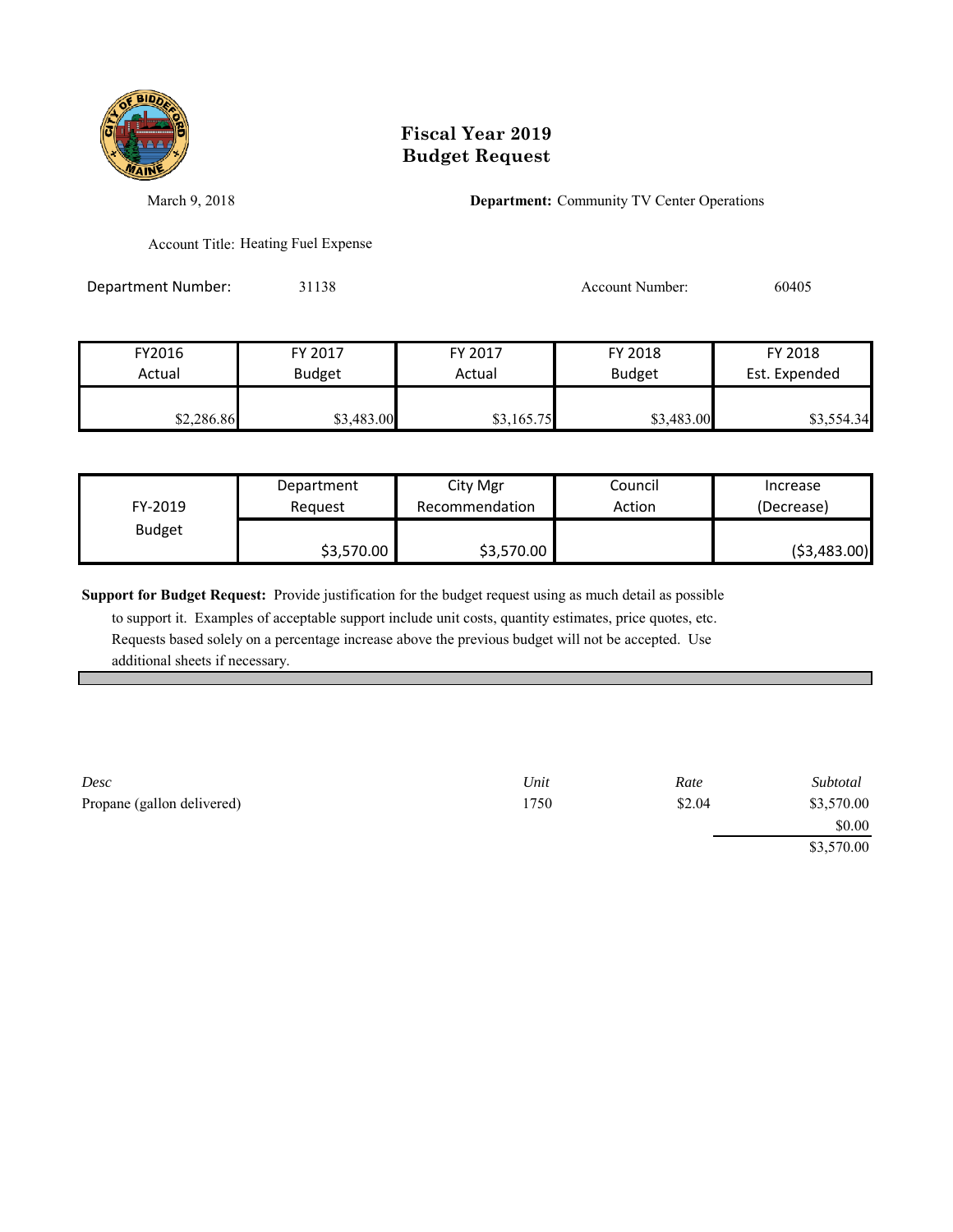

March 9, 2018 **Department:** Community TV Center Operations

Account Title: Fiber/Internet Expense

Department Number: 31138 31138 Account Number: 60406

| FY2016      | FY 2017       | FY 2017    | FY 2018    | FY 2018       |
|-------------|---------------|------------|------------|---------------|
| Actual      | <b>Budget</b> | Actual     | Budget     | Est. Expended |
| \$11,214.81 | \$11,166.00   | \$4,105.26 | \$4,260.00 | \$4,130.51    |

| FY-2019       | Department | City Mgr       | Council | Increase     |
|---------------|------------|----------------|---------|--------------|
|               | Reauest    | Recommendation | Action  | (Decrease)   |
| <b>Budget</b> | \$4,260.00 | \$4,260.00     |         | (54, 260.00) |

**Support for Budget Request:** Provide justification for the budget request using as much detail as possible

| Desc                                     | Unit | Rate     | Subtotal   |
|------------------------------------------|------|----------|------------|
| TWC/Spectrum (package phone and internet |      | \$355.00 | \$4,260.00 |
|                                          |      |          | \$0.00     |
|                                          |      |          | \$4,260.00 |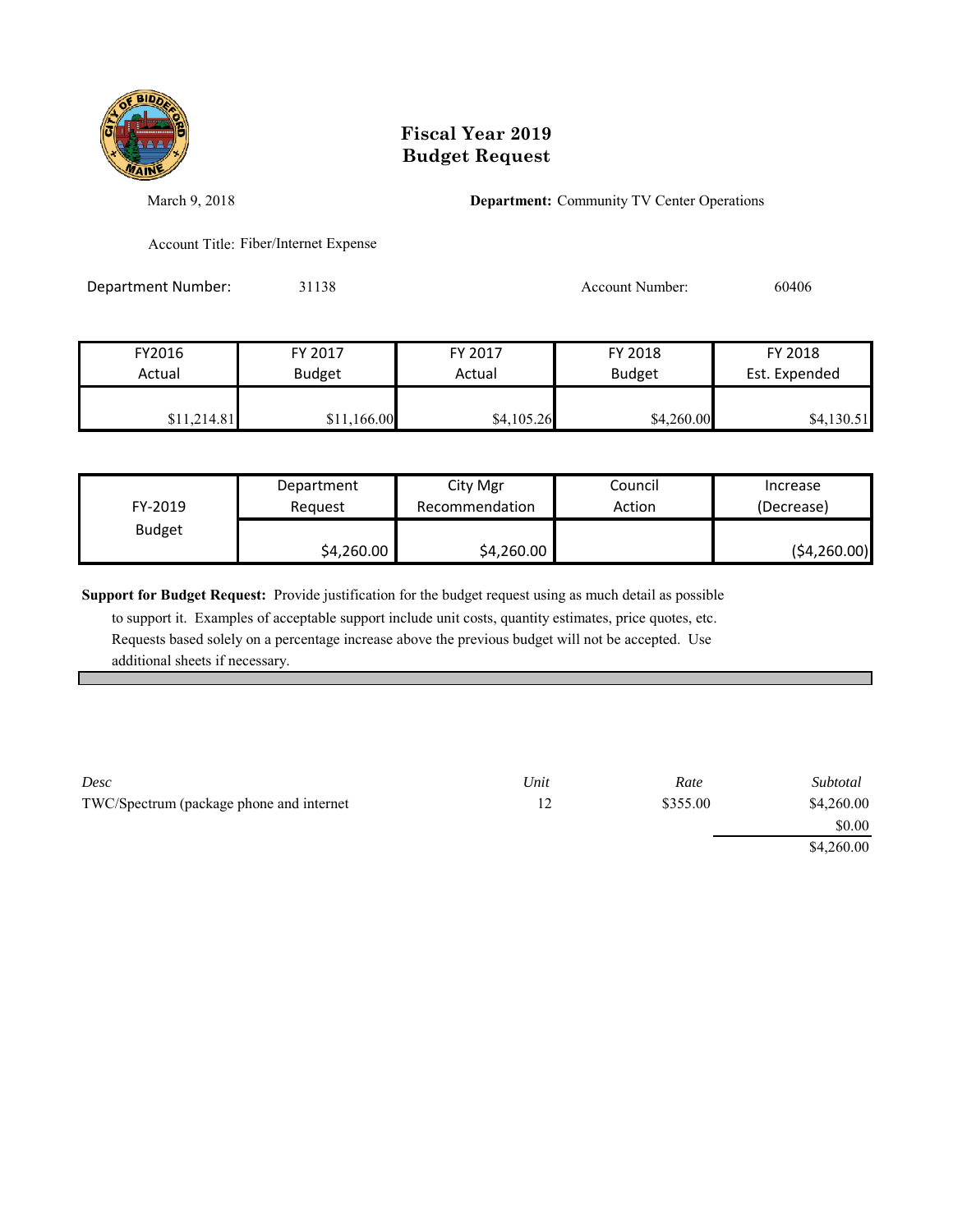

March 9, 2018 **Department:** Community TV Center Operations

Account Title: Building Repair/Maint Exp

Department Number: 31138 31138 Account Number: 60450

| FY2016     | FY 2017       | FY 2017    | FY 2018       | FY 2018       |
|------------|---------------|------------|---------------|---------------|
| Actual     | <b>Budget</b> | Actual     | <b>Budget</b> | Est. Expended |
| \$6,694.00 | \$7,371.00    | \$3,822.00 | \$6,485.00    | \$5,009.00    |

| FY-2019       | Department | City Mgr       | Council | Increase      |
|---------------|------------|----------------|---------|---------------|
|               | Reauest    | Recommendation | Action  | (Decrease)    |
| <b>Budget</b> | \$6,485.00 | \$6,485.00     |         | ( \$6,485.00) |

**Support for Budget Request:** Provide justification for the budget request using as much detail as possible

| Desc                     | Unit | Rate     | Subtotal   |
|--------------------------|------|----------|------------|
| Plowing & Sanding        | 10   | \$250.00 | \$2,500.00 |
| General Maintenance      | 3    | \$300.00 | \$900.00   |
| Maint. Building Security | 2    | \$400.00 | \$800.00   |
| Plumbing/Heating Service | 3    | \$95.00  | \$285.00   |
| Fire Ext. Inspection     |      | \$400.00 | \$400.00   |
| Pest Control             | 4    | \$400.00 | \$1,600.00 |
|                          |      |          | \$6,485.00 |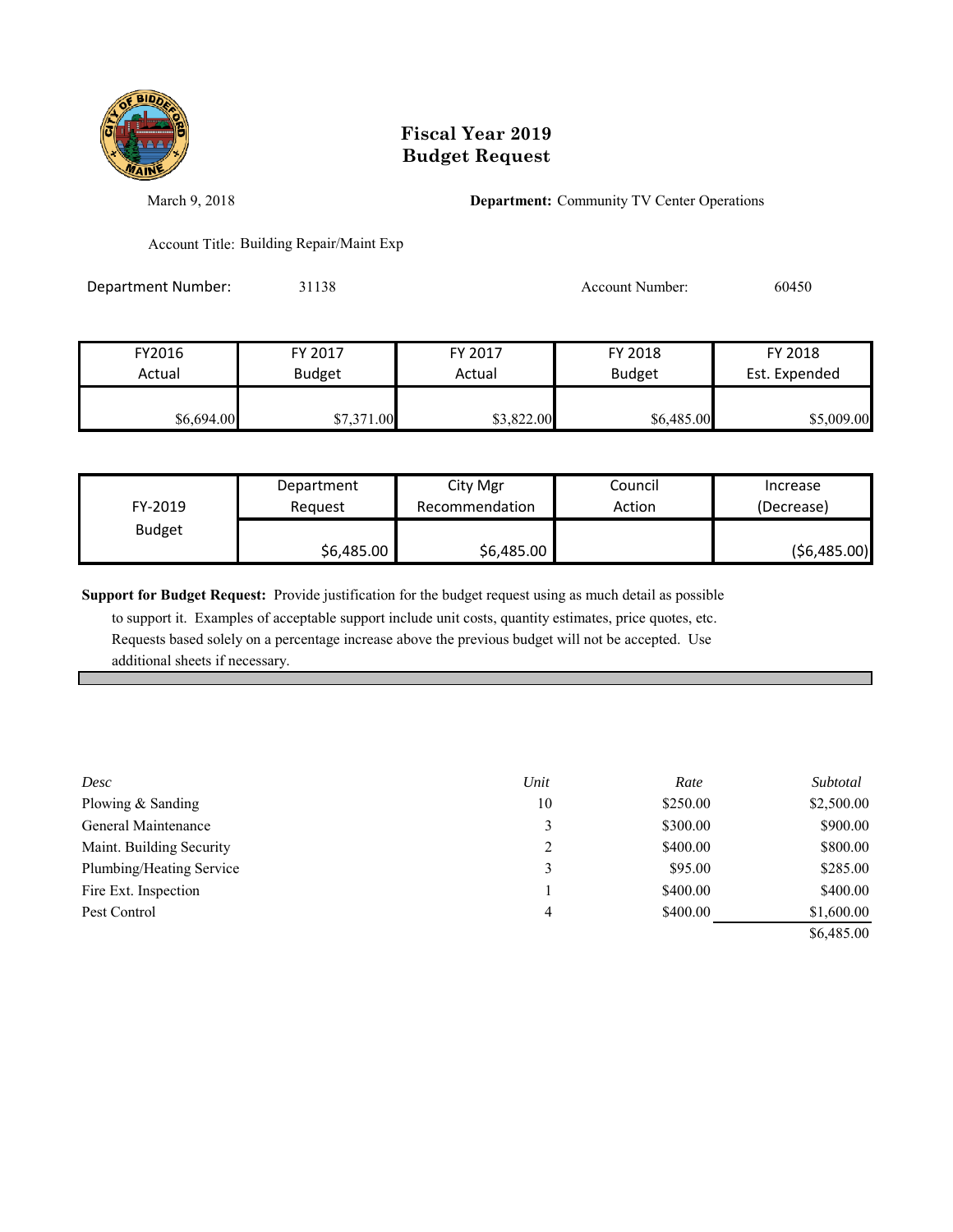

March 9, 2018 **Department:** Community TV Center Operations

Account Title: Admin/Office Supp/Eqt Non-Cap

Department Number: 31138 31138 Account Number: 60500

| FY2016   | FY 2017       | FY 2017 | FY 2018       | FY 2018       |
|----------|---------------|---------|---------------|---------------|
| Actual   | <b>Budget</b> | Actual  | <b>Budget</b> | Est. Expended |
|          |               |         |               |               |
| \$901.89 | \$500.00      | \$17.42 | \$200.00      | \$195.00      |

| FY-2019       | Department | City Mgr       | Council | Increase   |
|---------------|------------|----------------|---------|------------|
|               | Reguest    | Recommendation | Action  | (Decrease) |
| <b>Budget</b> | \$200.00   | \$200.00∣      |         | (\$200.00) |

**Support for Budget Request:** Provide justification for the budget request using as much detail as possible

 to support it. Examples of acceptable support include unit costs, quantity estimates, price quotes, etc. Requests based solely on a percentage increase above the previous budget will not be accepted. Use additional sheets if necessary.

*Desc Unit Rate Subtotal* General Office Supplies 1 \$200.00 \$200.00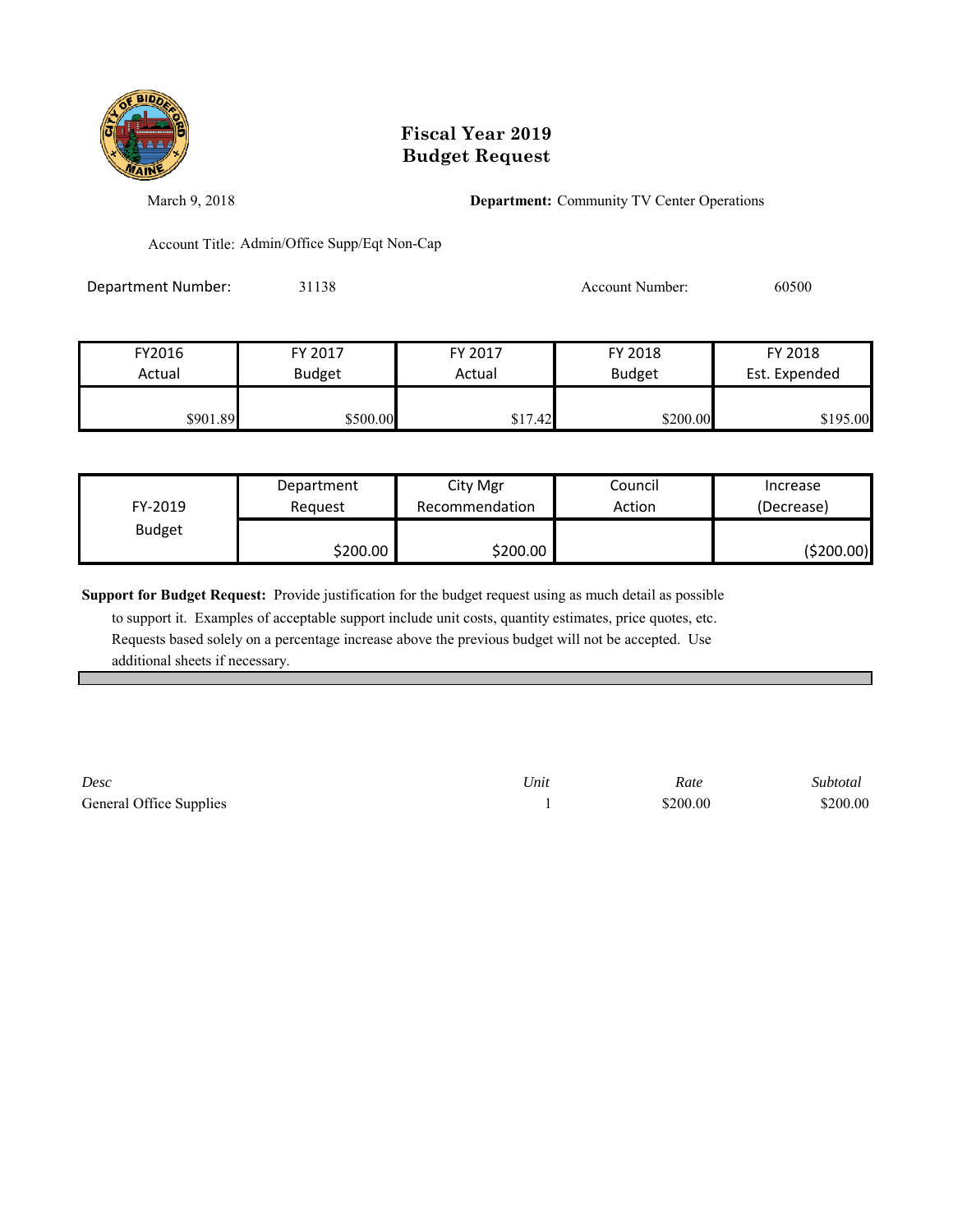

March 9, 2018 **Department:** Community TV Center Operations

Account Title: Operating Supp/Eqt Non-Cap

Department Number: 31138 31138 Account Number: 60501

| FY2016     | FY 2017       | FY 2017    | FY 2018       | FY 2018       |
|------------|---------------|------------|---------------|---------------|
| Actual     | <b>Budget</b> | Actual     | <b>Budget</b> | Est. Expended |
| \$5,071.20 | \$5,000.00    | \$1,437.94 | \$4,500.00    | \$2,437.00    |

| FY-2019       | Department | City Mgr       | Council | Increase      |
|---------------|------------|----------------|---------|---------------|
|               | Reauest    | Recommendation | Action  | (Decrease)    |
| <b>Budget</b> | \$4,500.00 | \$4,500.00     |         | ( \$4,500.00) |

**Support for Budget Request:** Provide justification for the budget request using as much detail as possible

 to support it. Examples of acceptable support include unit costs, quantity estimates, price quotes, etc. Requests based solely on a percentage increase above the previous budget will not be accepted. Use additional sheets if necessary.

| Desc                            | Unit | Rate       | Subtotal   |
|---------------------------------|------|------------|------------|
| Equipment Repair                |      | \$2,000.00 | \$2,000.00 |
| Operating Supplies <sup>2</sup> |      | \$2,500.00 | \$2,500.00 |
|                                 |      |            | \$4,500.00 |

<sup>1</sup>Contingency for small equipment repairs and upgrades at PA and cablecasting sites  $2^2$ Contingency for operating equipment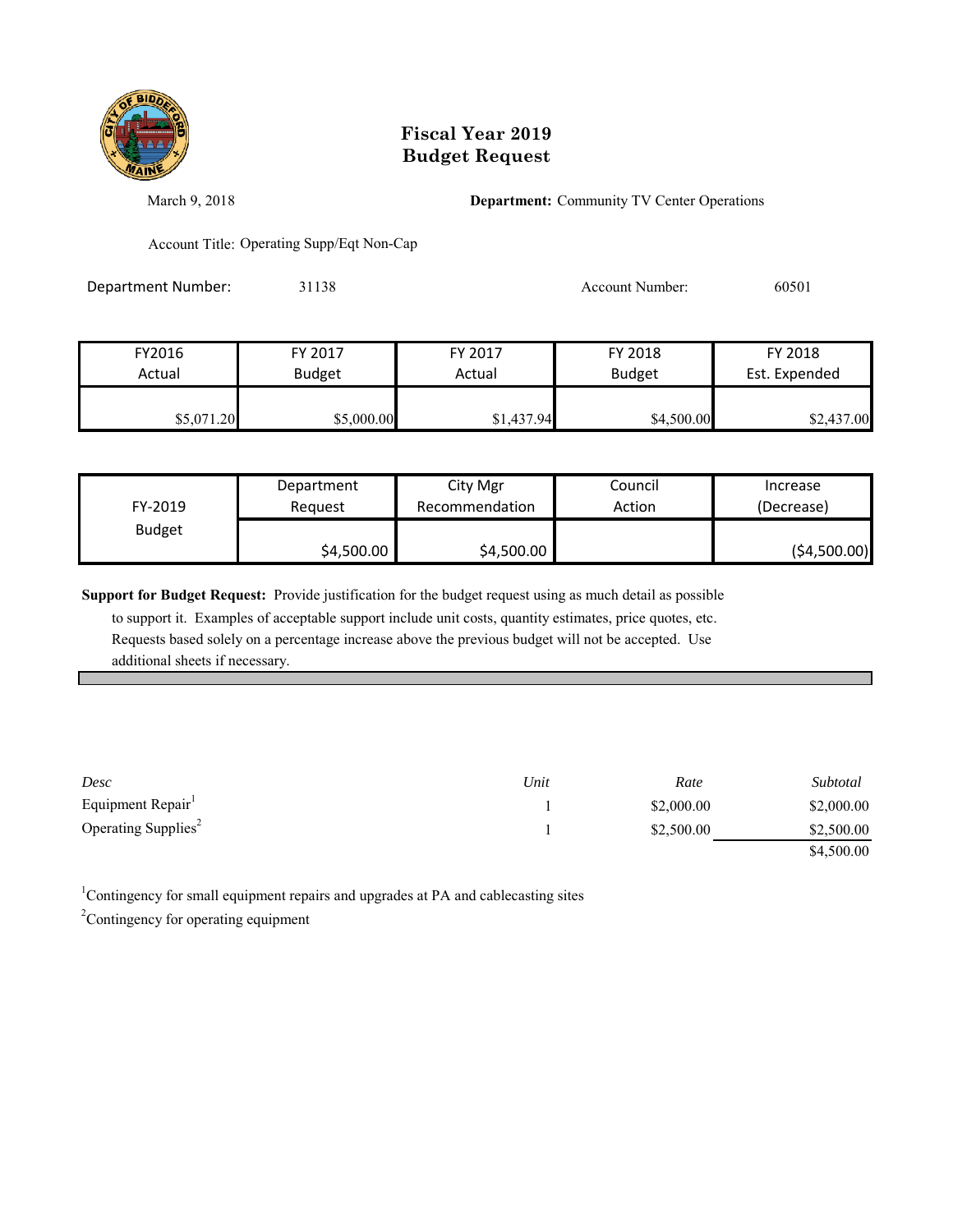

March 9, 2018 **Department:** Community TV Center Operations

Account Title: Cleaning Supplies Expense

Department Number: 31138 31138 Account Number: 60509

| FY2016 | FY 2017       | FY 2017 | FY 2018       | FY 2018       |
|--------|---------------|---------|---------------|---------------|
| Actual | <b>Budget</b> | Actual  | <b>Budget</b> | Est. Expended |
|        |               |         |               |               |
| \$0.00 | \$0.00        | \$0.00  | \$360.00      | \$180.00      |

| FY-2019       | Department | City Mgr       | Council | Increase   |
|---------------|------------|----------------|---------|------------|
|               | Reauest    | Recommendation | Action  | (Decrease) |
| <b>Budget</b> | \$360.00   | \$360.00       |         | (\$360.00) |

**Support for Budget Request:** Provide justification for the budget request using as much detail as possible

 to support it. Examples of acceptable support include unit costs, quantity estimates, price quotes, etc. Requests based solely on a percentage increase above the previous budget will not be accepted. Use additional sheets if necessary.

*Desc Unit Rate Subtotal* Cleaning Supplies for Facility 12 \$30.00 \$360.00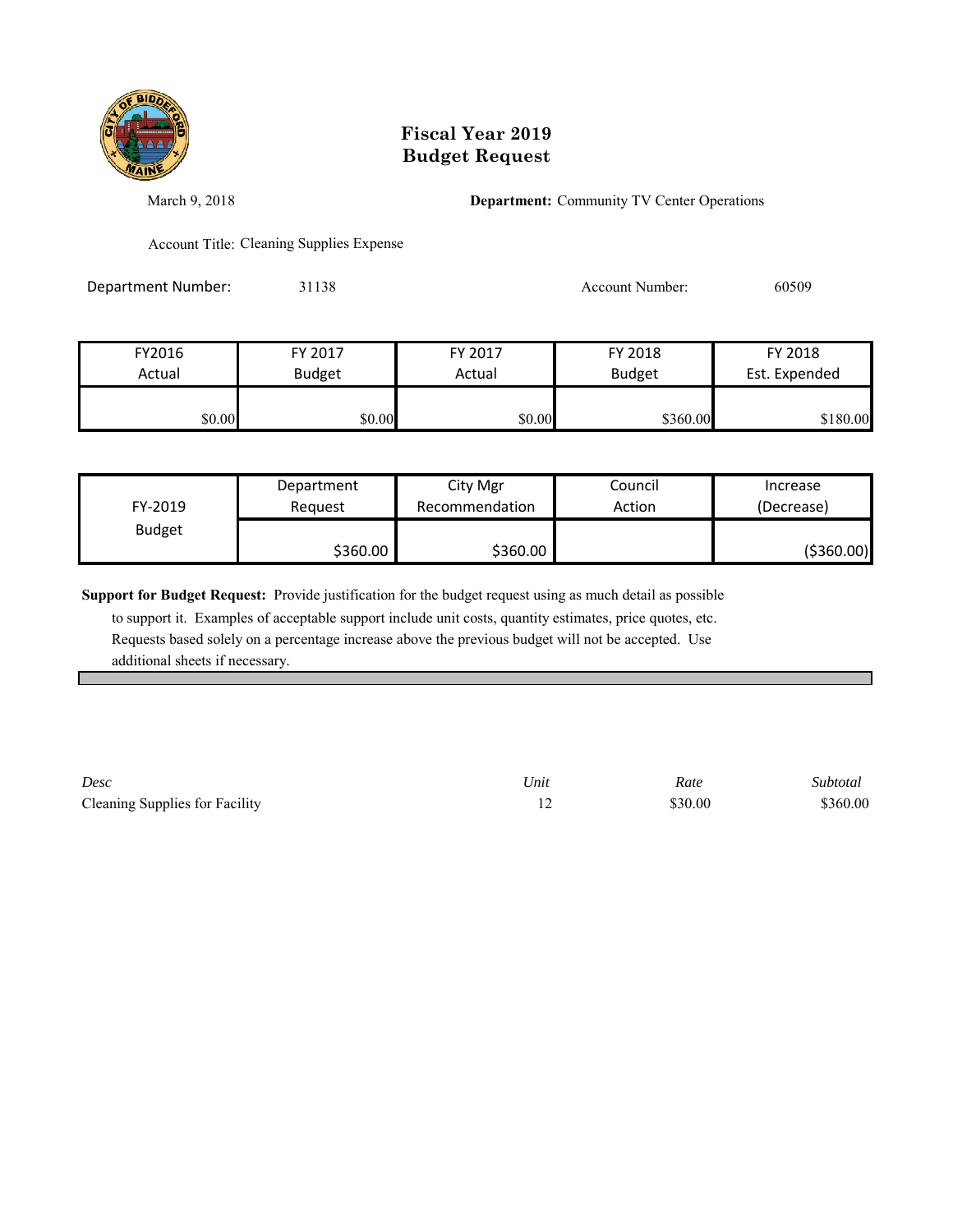

March 9, 2018 **Department:** Community TV Center Operations

Account Title: Note/BAN Principal Expense

Department Number: 31138 31138 Account Number: 60752

| FY2016      | FY 2017       | FY 2017      | FY 2018       | FY 2018       |
|-------------|---------------|--------------|---------------|---------------|
| Actual      | <b>Budget</b> | Actual       | <b>Budget</b> | Est. Expended |
| \$59,500.02 | \$36,178.00   | \$106,934.42 | \$32,920.00   | \$20,614.86   |

| FY-2019       | Department  | City Mgr       | Council | Increase       |
|---------------|-------------|----------------|---------|----------------|
|               | Reauest     | Recommendation | Action  | (Decrease)     |
| <b>Budget</b> | \$18,276.73 | \$18,276.73    |         | ( \$32,920.00) |

**Support for Budget Request:** Provide justification for the budget request using as much detail as possible

 to support it. Examples of acceptable support include unit costs, quantity estimates, price quotes, etc. Requests based solely on a percentage increase above the previous budget will not be accepted. Use additional sheets if necessary.

#### Principal Payment on Building Renovation Internal Loan

| Desc                                                            | Unit | Rate        | Subtotal    |
|-----------------------------------------------------------------|------|-------------|-------------|
| Internal Renovation Loan                                        |      | \$18,276.73 | \$18,276.73 |
|                                                                 |      |             | \$0.00      |
|                                                                 |      |             | \$18,276.73 |
| Reduction due to cank loan paid off as per Concil Authorization |      |             |             |
| Last payment on sewer loan (2018)                               |      |             |             |
| FY2017 Actual expense reflects payoff of bank loan loan         |      |             |             |
| Annual internal payment $(1/1/17)$                              | \$   | 44,484.65   |             |
| Annual bank loan payment (9/26/16)                              | \$   | 13,827.32   |             |
| Internal loan payoff $(6/14/17)$                                | \$   | 45,925.95   |             |
| Sewer contruction payment $(7/2/16)$                            | S    | 2,696.50    |             |
|                                                                 | S    | 106,934.42  |             |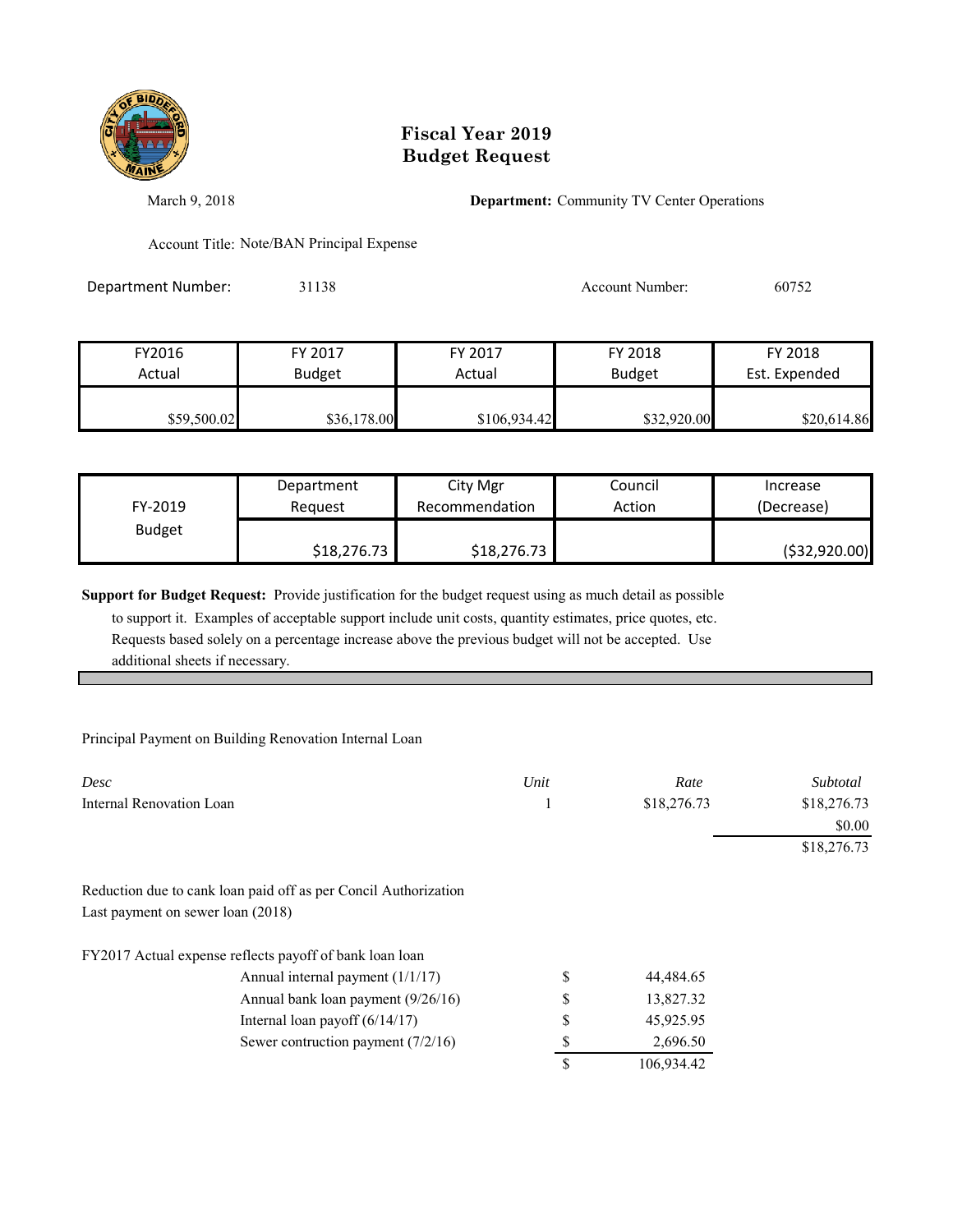

March 9, 2018 **Department:** Community TV Center Operations

Account Title: Note/BAN Interest Expense

Department Number: 31138 31138 Account Number: 60753

| FY2016      | FY 2017       | FY 2017     | FY 2018       | FY 2018       |
|-------------|---------------|-------------|---------------|---------------|
| Actual      | <b>Budget</b> | Actual      | <b>Budget</b> | Est. Expended |
|             |               |             |               |               |
| \$10,129.01 | \$8,597.00    | \$10,296.66 | \$5,260.00    | \$5,260.95    |

| FY-2019       | Department | City Mgr       | Council | Increase      |
|---------------|------------|----------------|---------|---------------|
|               | Reauest    | Recommendation | Action  | (Decrease)    |
| <b>Budget</b> | \$4,902.58 | \$4,902.58     |         | ( \$5,260.00) |

**Support for Budget Request:** Provide justification for the budget request using as much detail as possible

 to support it. Examples of acceptable support include unit costs, quantity estimates, price quotes, etc. Requests based solely on a percentage increase above the previous budget will not be accepted. Use additional sheets if necessary.

#### Interest Payment on Building Renovation Internal Loan

| Desc                     | Unit | Rate       | Subtotal   |
|--------------------------|------|------------|------------|
| Internal Renovation Loan |      | \$4,902.58 | \$4,902.58 |
|                          |      |            | \$0.00     |
|                          |      |            | \$4,902.58 |

Reduction due to bank loan payoff and final payment of sewer loan in FY18